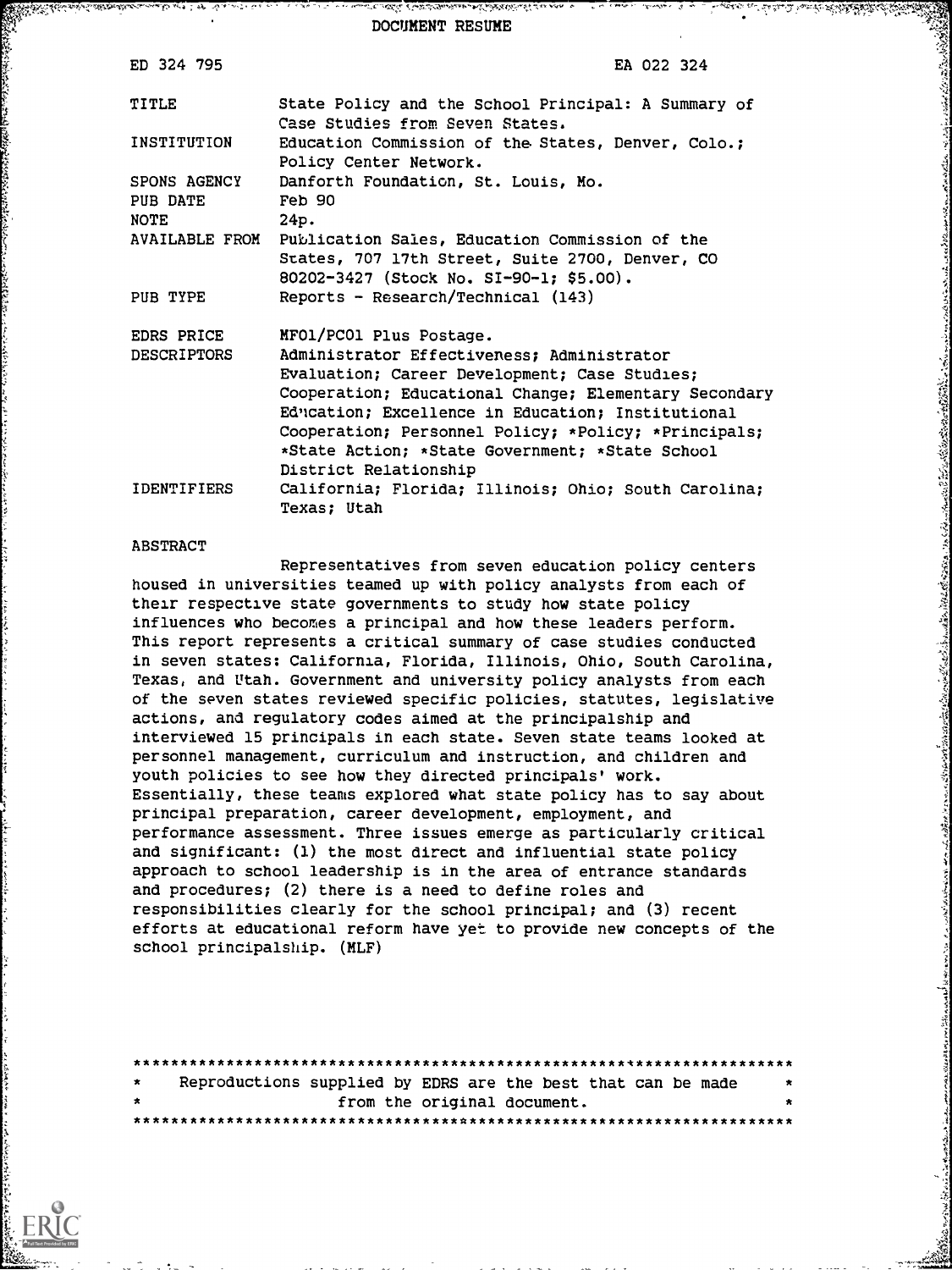**ED324795** 

022 324

 $\mathcal{P}$ hi  $3313.82$  "The principal . . . may collect . . . school savings banks. . . ."

3313.80 All boards of education, all proprietors er principals . . . shall display the United States Flag, not less than five feet in length, over, near, or within all schoolhouses under their control. . . ."

3313.66 ". . . the principal of a public school may suspend a pupil from school for not more than ten school days.  $\ldots$ 

S737.73 ". . . (A) of this section, principals or persons in charge . . . shall instruct pupils in safety precautions to be taken in case of a tornado alert or warning.  $\ldots$ ."

U.S DEPARTMENT Of EDUCATION Office cl Education& Rmearch and Improvement EDUCATIONAL RESOURCES INFORMATION

- document has been reproduced as received from the person or organization originating it.
- 0 Minor changes have been made to improve reproduction putt:ity

Points of wew or opinions stated in thisdocu-<br>ment: do: not: necessarify: represent: officiat<br>OERI position or policy

"PERMISSION TO REPRODUCE THIS MATERIAL HAS BEEN GRANTED BY

Walker

TO THE EDUCATIONAL RESOURCES INFORMATION CENTER (ERIC) "

# State Policy and the School Principal

# A Summary of Case Studies From Seven States

THE POLICY CENTER NETWORK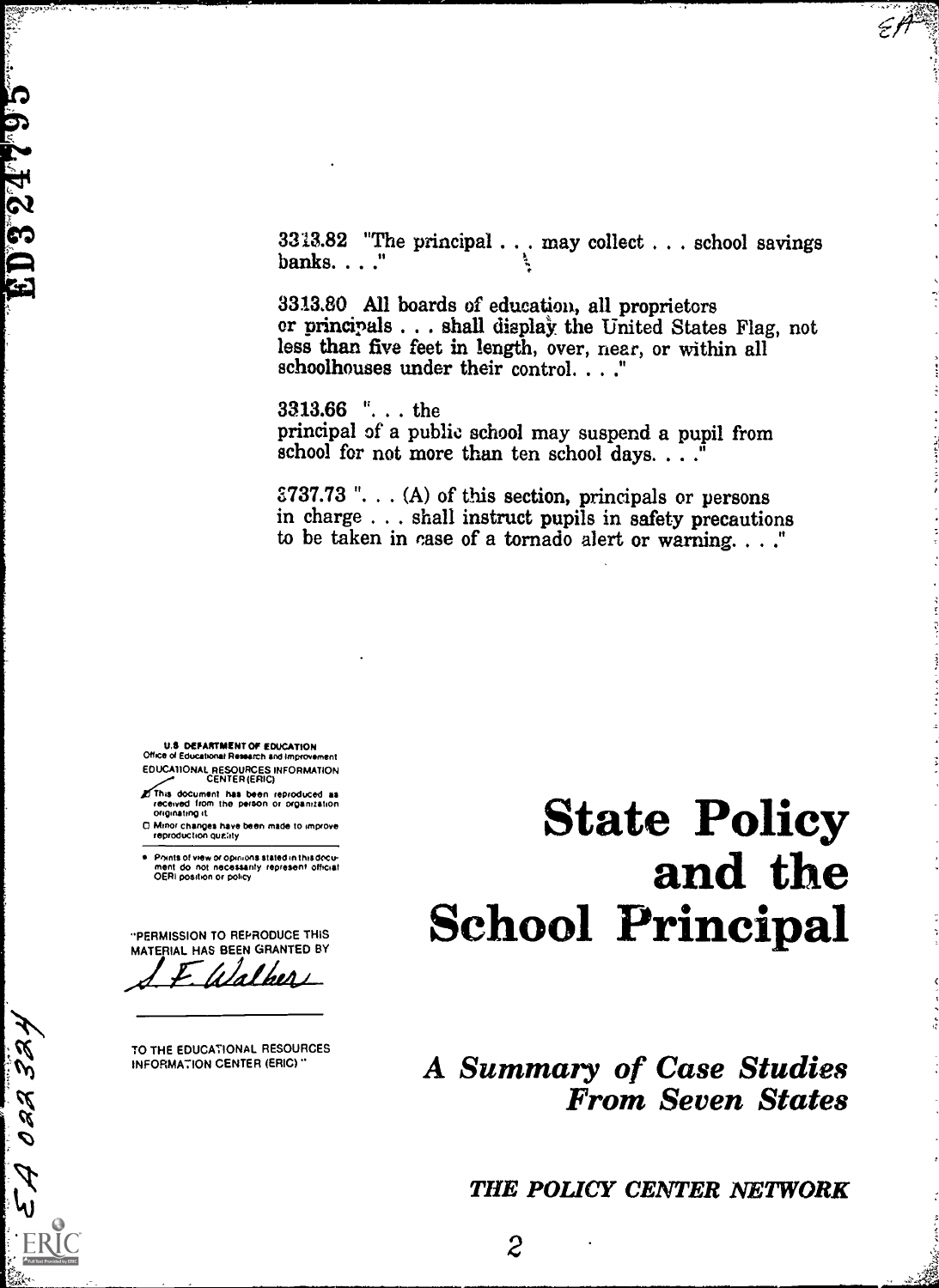# STATE POLICY AND THE SCHOOL PRINCIPAL

A. Summary of Case Studies From Seven States

Produced by the Policy Center Network

Distributed by

EDUCATION COMMISSION OF THE STATES 707 17th Street, Suite 2700 Denver, Colorado 80202-3427



February 1990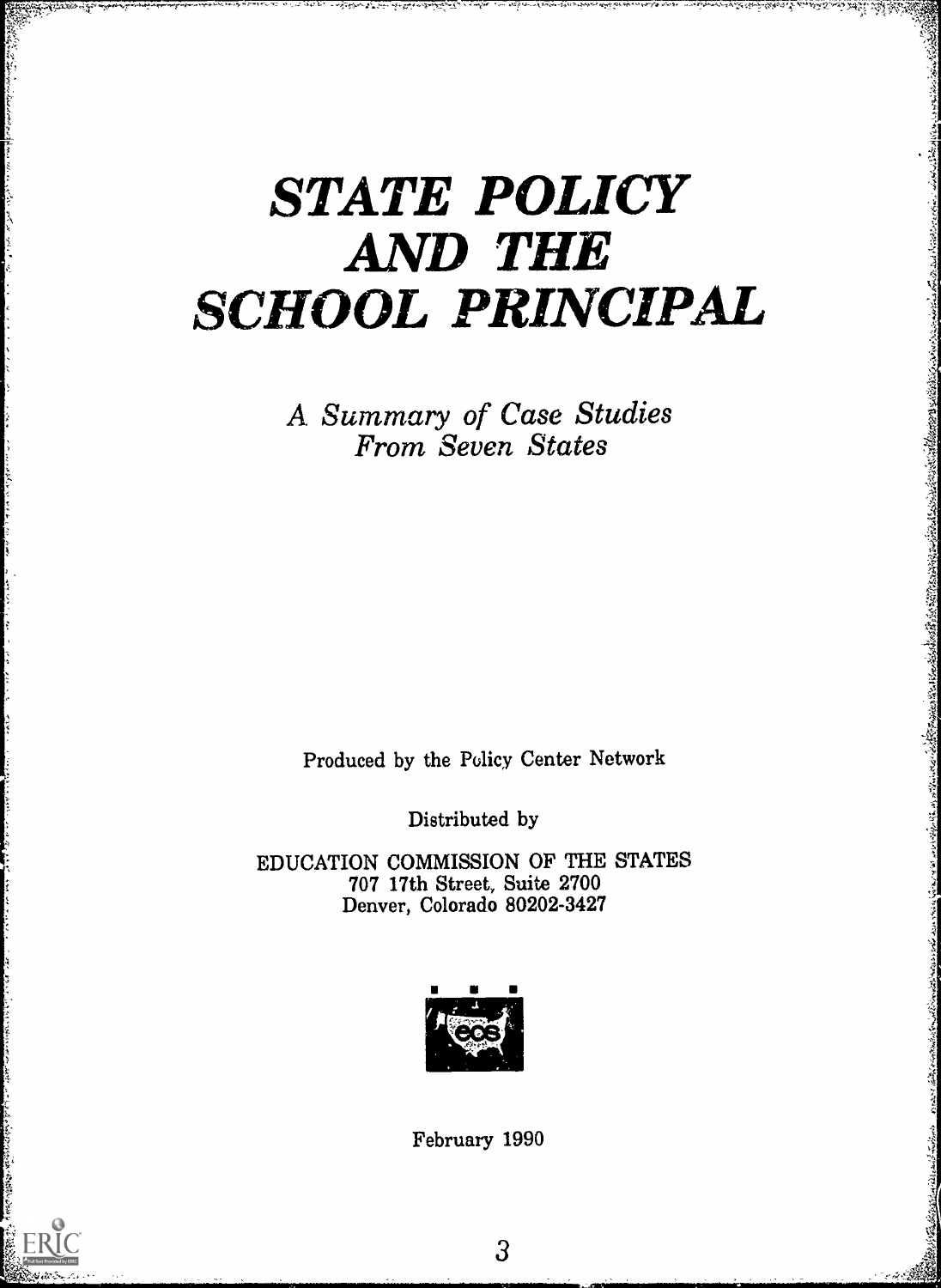This report was funded in part by the Danforth Foundation. The Danforth Foundation, established in 1927, is a national, educational philanthropy, dedicated to enhancing the humane dimensions of life. Activities of the Foundation traditionally have emphasized the theme of improving the quality of teaching and learning.

The Danforth Foundation serves the following areas: higher education through sponsorship of programs administered by the staff, precollegiate education through grant-making and program activities, and urban education in metropolitan St. Louis through grant-making and program activities.

Copies of this book are available for \$5.00 from the ECS Distribution Center, 707 17th Street, Suite 2700, Denver, Colorado 80202-3427, 303-299-3692. Ask for No. 5I-90-1.

© Copyright 1990 by the Education Commission of the States. All rights reserved,

The Education Commission of the States is a nonprofit, nationwide interstate compact formed in 1965. The primary purpose of the commission is to help governors, state legislators, state education officials and others develop policies to improve the quality of education at all levels. Forty-nine states, the District of Columbia, American Samoa, Puerto Rico and the Virgin Islands are members. The ECS central offices are at 1860 Lincoln Street, Suite 300, Denver, Colorado 80295. The Washington office is in the Hall of the States, 444 North Capitol Street, Suite 248, Washington, D.C. 20001.

It is the policy of the Education Commission of the States to take affirmative action to prevent discrimination in its policies, programs and employment practices.

 $\frac{2}{3}$ 



ii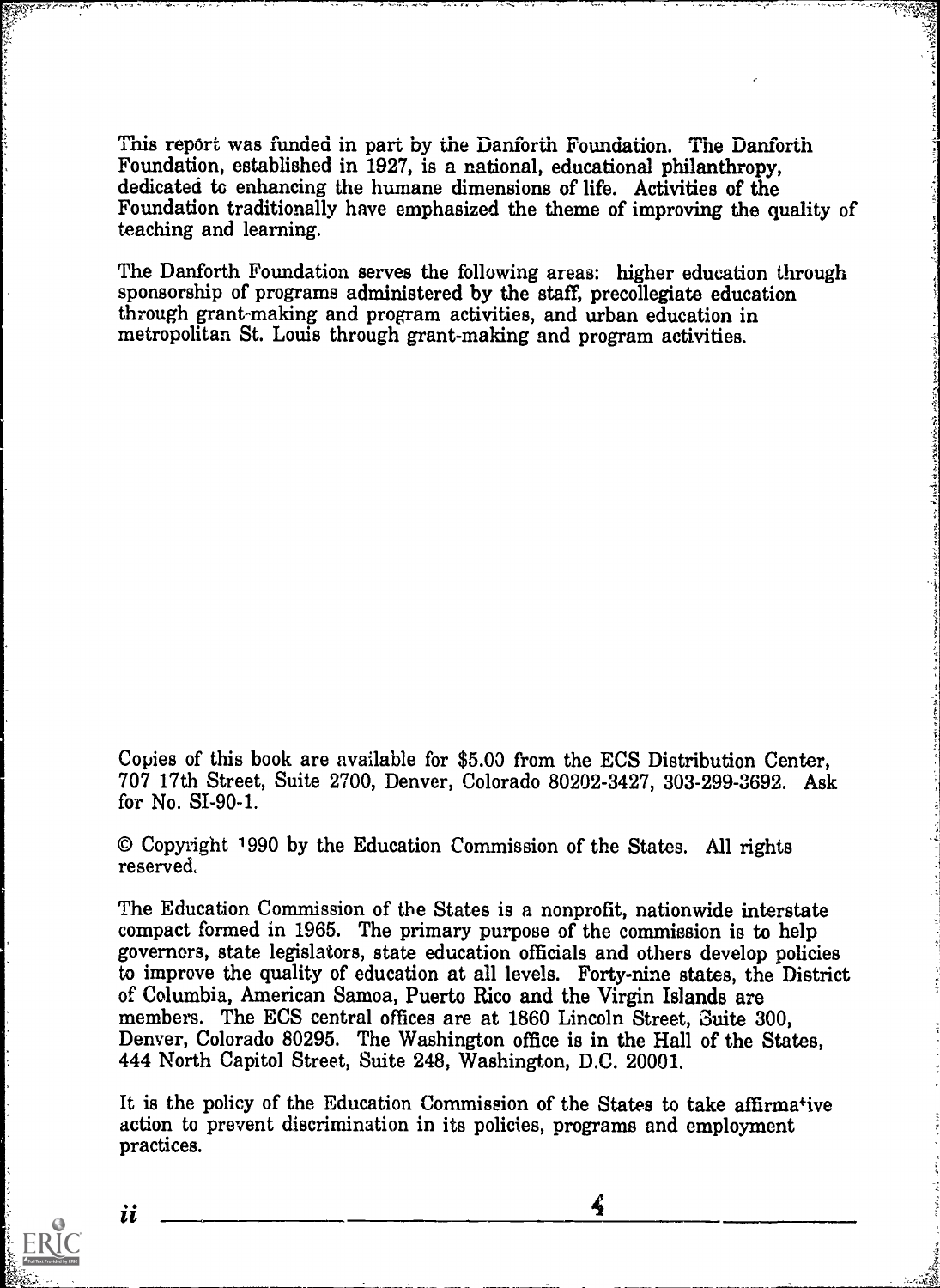# TABLE OF CONTENTS

|                                             | ix           |
|---------------------------------------------|--------------|
| BACKGROUND OF THE PROJECT                   | $\mathbf{1}$ |
| A SUMMARY OF CASE STUDIES FROM SEVEN STATES | $\bf{3}$     |
|                                             | 3            |
|                                             | 4            |
| Employment Policies                         | 5            |
| Performance Assessment Policies             | 6            |
| Personnel Management Policies: Teachers     | $\mathbf 7$  |
| Curriculum and Instruction Policies         | 8            |
| Children and Youth Policies                 | 8            |
|                                             | 9            |
|                                             | 11           |
| STATE INITIATIVES WORTH WATCHING            | 13           |
|                                             | 15           |
| ROSTER OF PARTICIPANTS                      | 17           |



iii

このことのあるところに、このことをはっているのです。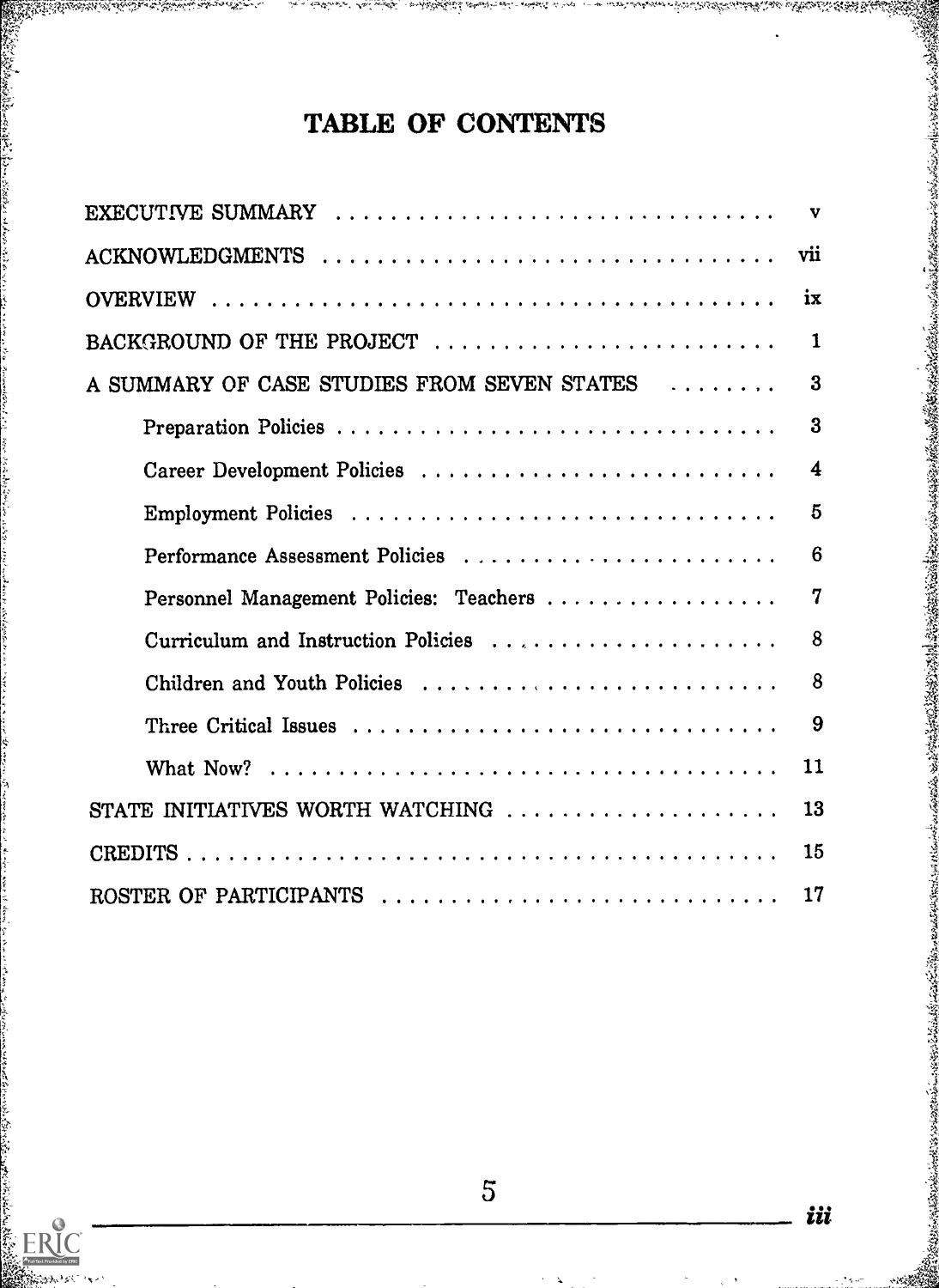# EXECUTIVE SUMMARY

### by Chris Pipho

### EDUCATION COMMISSION OF THE STATES

In general, state policy says very little about the principalship. In Ohio, for example, five specific employment duties are mentioned in code: (1) conduct drills, (2) keep records, (3) follow due process for student discipline, (4) display the American flag and (6) supervise student savings plans. Other duties are subject to local interpretation. Another common duty found in most states was the reporting of child abuse cases. In practice, however, principals have really become the fundamental accountability agents for most school districts.

Some of the important conclusions about the principalship drawn from the case studies include the following:

### Preservice Policies

- Preparation and entry is a lockstep process in most states.  $\bullet$
- Entry is a matter of persistence and tenacity and not a rigorous search for talent.
- State policy is virtually silent on the attraction of females and minorities into the school of principalship.

### Career Development Policies

- State policy does little to influence the nature and quality of professional  $\bullet$ development.
- Recertification requirements are standardized and generally do not reflect the needs of principals.
- Effective induction programs for first-year principals are largely ignored  $\bullet$ in state policy.

### Employment Policies

- The employment life of a school principal is largely determined by the local school board.
- Few state policies address role, function or specific job responsibilities.



 $\boldsymbol{v}$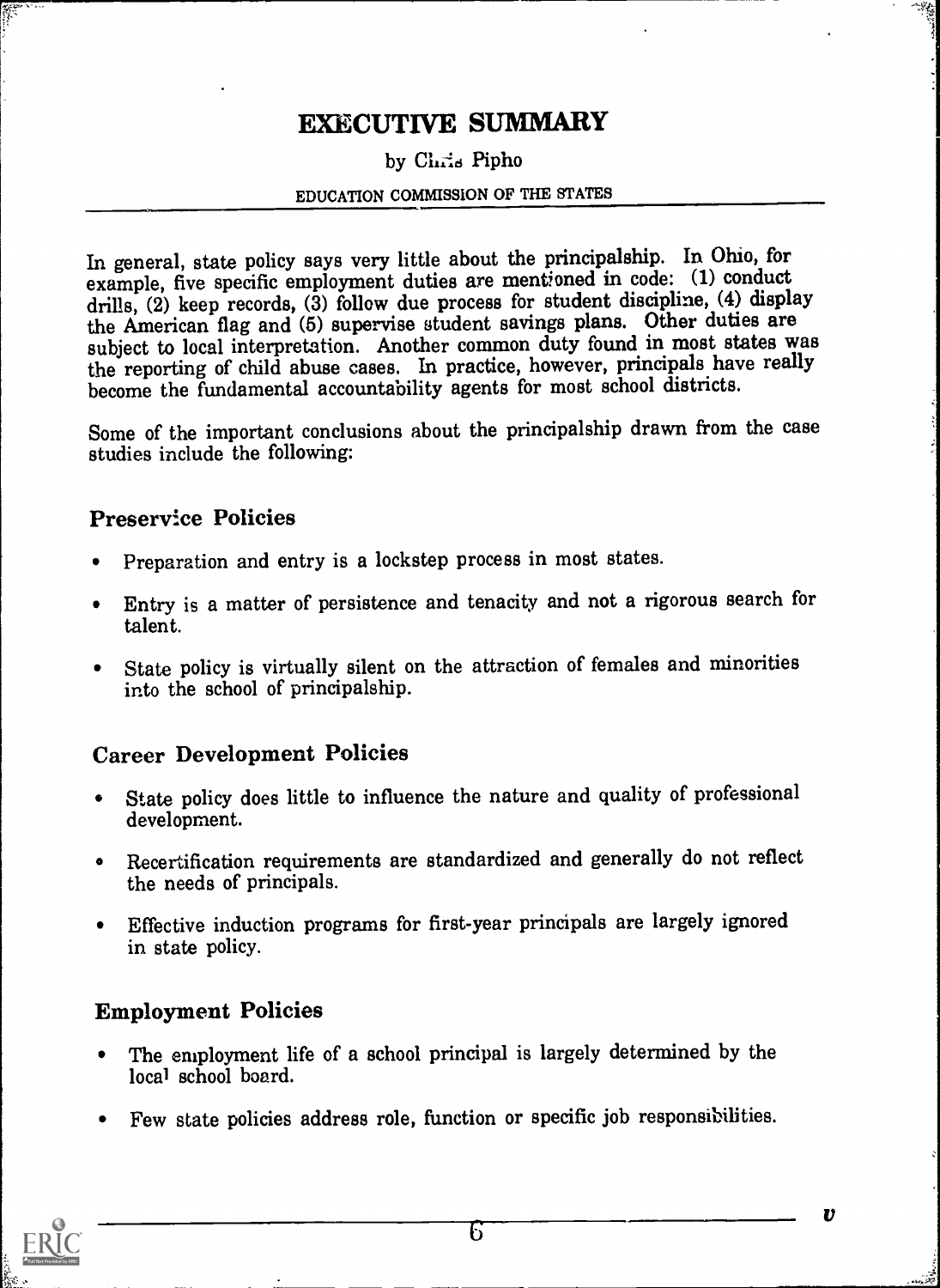State policies flow from the state to the district end building and fail to mention the principal.

### Performance Assessment

- Performance appraisal policies are not usually defined in state policy.
- No state ties principal performance to school performance.

### Curriculum and Instruction

- State policy provides lots of cues but little help in rethinking the job of the principal.
- The confluence of state policies and local interpretations gives conflicting clues as to how a principal should provide instructional leadership.
- The role of the principal as an instructional leader is ill-defined.

### Children and Youth

- Principals interviewed said that state policies directed at children and youth are expanding their roles but not expanding their budgets.
- $\bullet$ New requirements to service family needs and problems is pulling resources away from existing programs.
- Interagency collaboration or service delivery is growing in importance for principals.  $\bullet$

### Teachers

- State policy fails to set priorities for principals on the management of instructional personnel.
- Too often the concept of instructional leadership is assumed to be self- evident and not explained in state policy.

The bottom line from the case studies appears to be that principals receive mixed signals on what state policy makers want from them. Restructuring America's schools could result in the ultimate examination of instructional leadership. Maybe it's time for state policy makers and principals to step forward and clarify the role of the building principal.

пi

らいことでもあるから、そのことのことを、このことを、このことを、このことを、このことを、このことを、このことを、このことを、このことを、このことを、このことを、このことを、このことを、このことを、この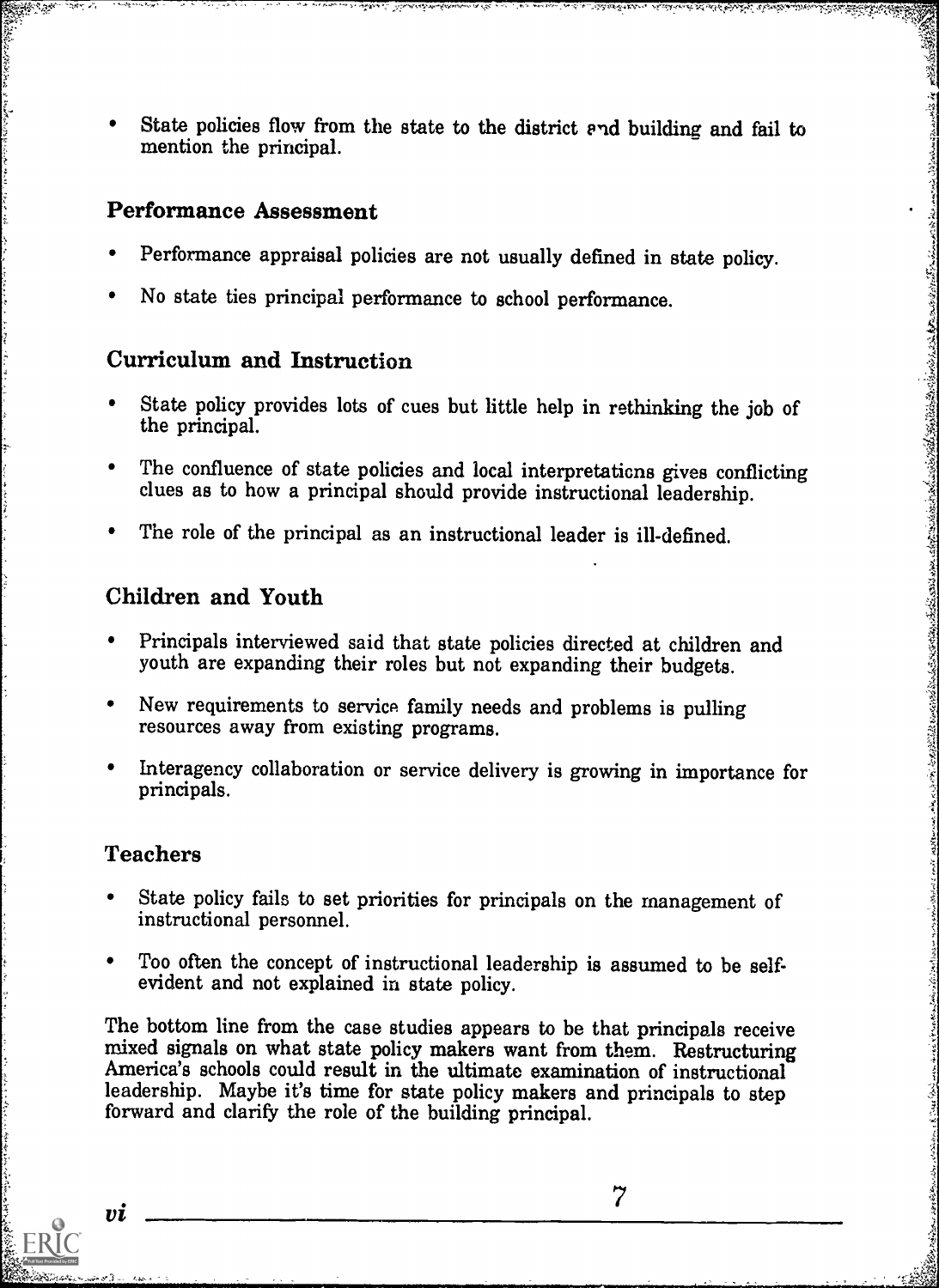## **ACKNOWLEDGMENTS**

The impetus for this project was provided by the Policy Center Network, an informal coalition of university-based education policy centers. The network has been meeting since 1987 to:

- Provide support for newly established centers  $\bullet$
- Link regional and national organizations involved in education policy analysis
- Engago in collaborative and innovative policy research projects

Representatives from 11 of these centers were involved in designing this project and analyzing the findings. Seven of the centers and their government counterparts were involved in developing case studies in their respective states. All participants devoted considerable time and energy to ensure the success of the project.

Several other individuals and organizations deserve a special note of thanks for their support of the Policy Center Network: Lisa Walker and Michael Usdan from the Institute for Educational Leadership, John Myers from the National Conference of State Legislatures (NCSL), Kent McGuire with the Education Commission of the States (ECS) and Susan Fuhrman from the Center for Policy Research in Education. Kathy Christie of ECS supervised final copy editing and report production.

Two individuals and their respective organizations deserve a special tribute. Bruce Anderson, vice president of the Danforth Foundation, exerted guidance throughout the project, and the Danforth Foundation provided some financial support for project meetings and activities. Chris Pipho, director of the ECS Information Clearinghouse, made arrangements for several of the project meetings and his wise counsel and infectious enthusiasm were greatly appreciated at all times.

Finally, we are indebted to the school principals in the seven states who willingly participated in the interview phase of the project. They shared their views on state policy and made invaluable comments in comparing documented and perceived state policy depictions of the principal's role.

While numerous individuals, institutions and governmental agencies have contributed to this project, the views and findings presented here are those of the project participants. We hope this report will be helpful to those interested in the influence of state policies on the school principal.



8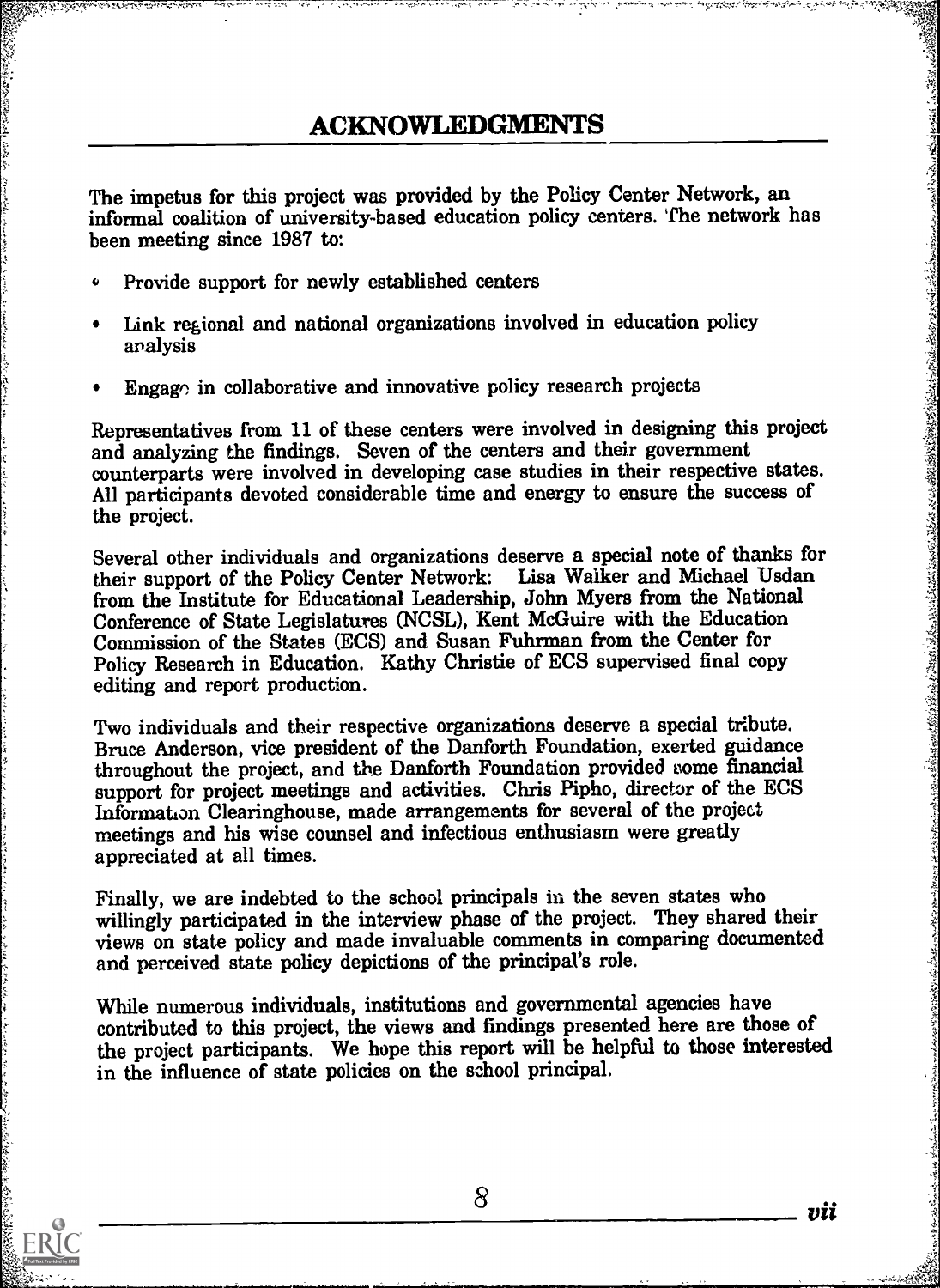7,

The "excellence in education" reform movement has placed a great deal of attention on who teaches and how they teach. Since the April 1983 release of A Nation At Risk, scores of reports have been published on how teachers are trained, selected, inducted and treated as employees of schools. Hundreds of policies have been enacted at the state level to reshape recruitment, selection, assignment, evaluation, compensation, retention and career options for teachers, but up to this point there has been a fragmented focus on school leadership. Little attention has been directed on the policies and systems that prepare and employ school administrators.

Today, however, states are taking aim at the nature and quality of school administration. Policy makers across many state capitols are showing interest in how state policy relates to the nature and quality of administrative work at the school level. Policy refers to those laws, rules, regulations and special initiatives enacted at the state level that depict who should become a principal and how he or she should perform.

More and more state policy makers, especially governors, want to know which state policies contribute to effective administrative leadership and what policy options are at their disposal to improve the quality of principals. A recent 50 state survey conducted by the National Governors' Association (NGA), Results in Education: 1989, concluded that the education community lacks a clear definition or consensus on the role of the principal and how best to prepare people for such jobs.

Because nearly 40% of current public school principals say they will leave their jobs over the next five years, a demographic window exists to influence the status of the school principalship in the immediate future. Moreover, the emphasis on and federal support of effective schools programs place the principal at the center of school restructuring and education reform. The time is ripe for sound policy research on how state policy impacts the nature and quality of administrative work in schools.

Clearly, over the next year or so there is going to be considerable policy activity across the states on the nature and quality of school leadership. NGA is determined to make school leadership and school restructuring the flagship issues for the next wave of reform. The National Policy F ard for Educational Administration recently released a detailed blueprint for dr matically reshaping the preparation of school administrators, and, in  $19L^{\circ}$  the National Commission on Excellence in Educational Administration identified 10 critical "problem" areas to which state policy should devote some attention:

1. Lack of a common definition of good educational leadership

2. Lack of leader recruitment programs and activities in schools



ix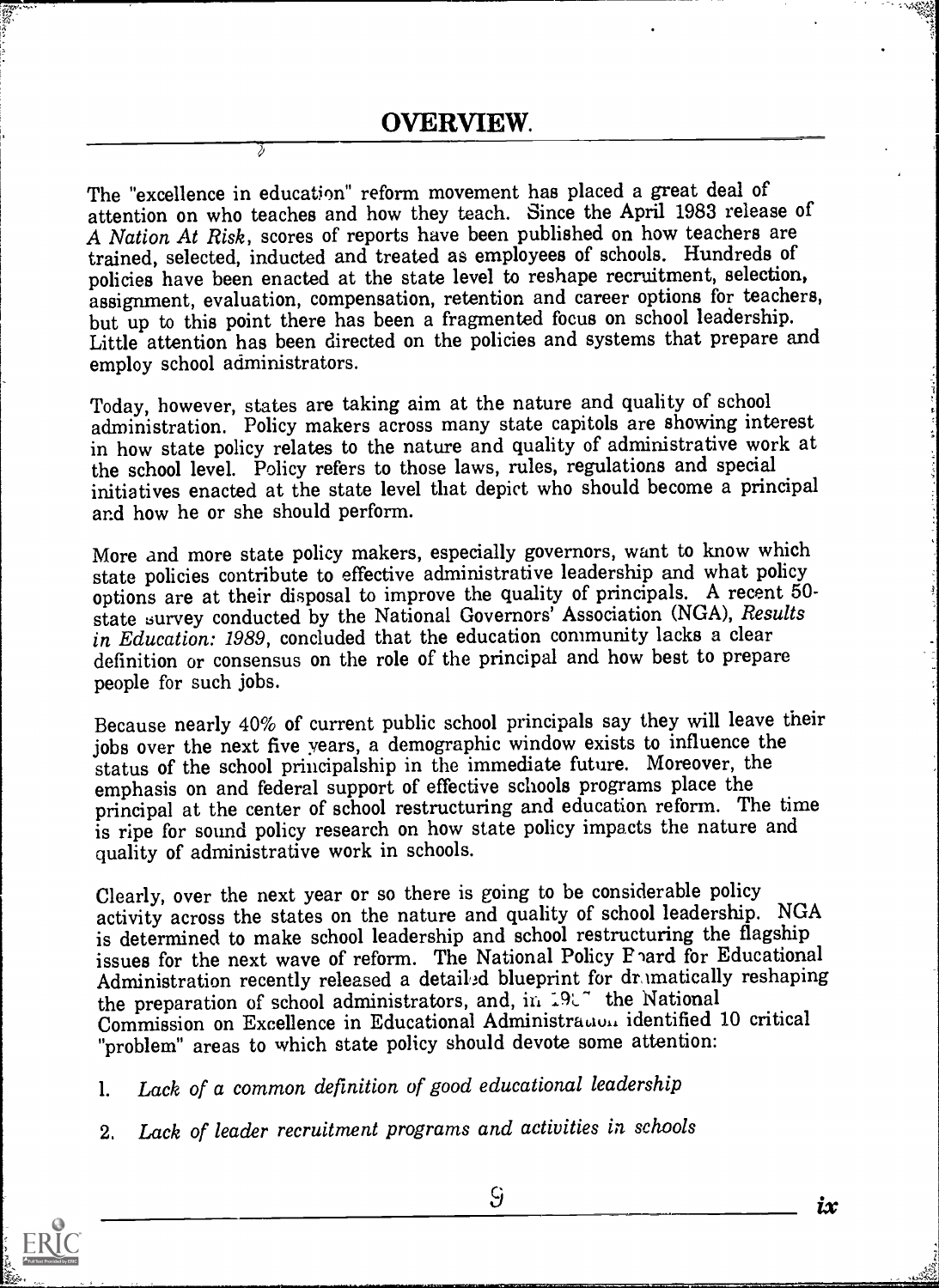- 3. Lack of collaboration between school districts and universities on practitioner preparation and inquiry
- 4. Lack of minorities and females in the field of educational administration

.

,-.. ,

- 5. Lack of systematic and well-supported professional development programs for current school administrators
- 6. Failure to recruit quality candidates for preparation programs
- 7. Failure of preparation programs to provide education and training relevant to job demands of school administration
- 8. Lack of sequential learning and rigorous clinical experience in preparation programs
- 9. Lack of licensure sys:ems that promote excellence
- 10. Lack of focus in the educational community on the leadership crisis in the school principalship.

The analysis provided in this report should help state policy makers as they explore how their own policies influence the nature and quality of school administration and consider alternative policy options.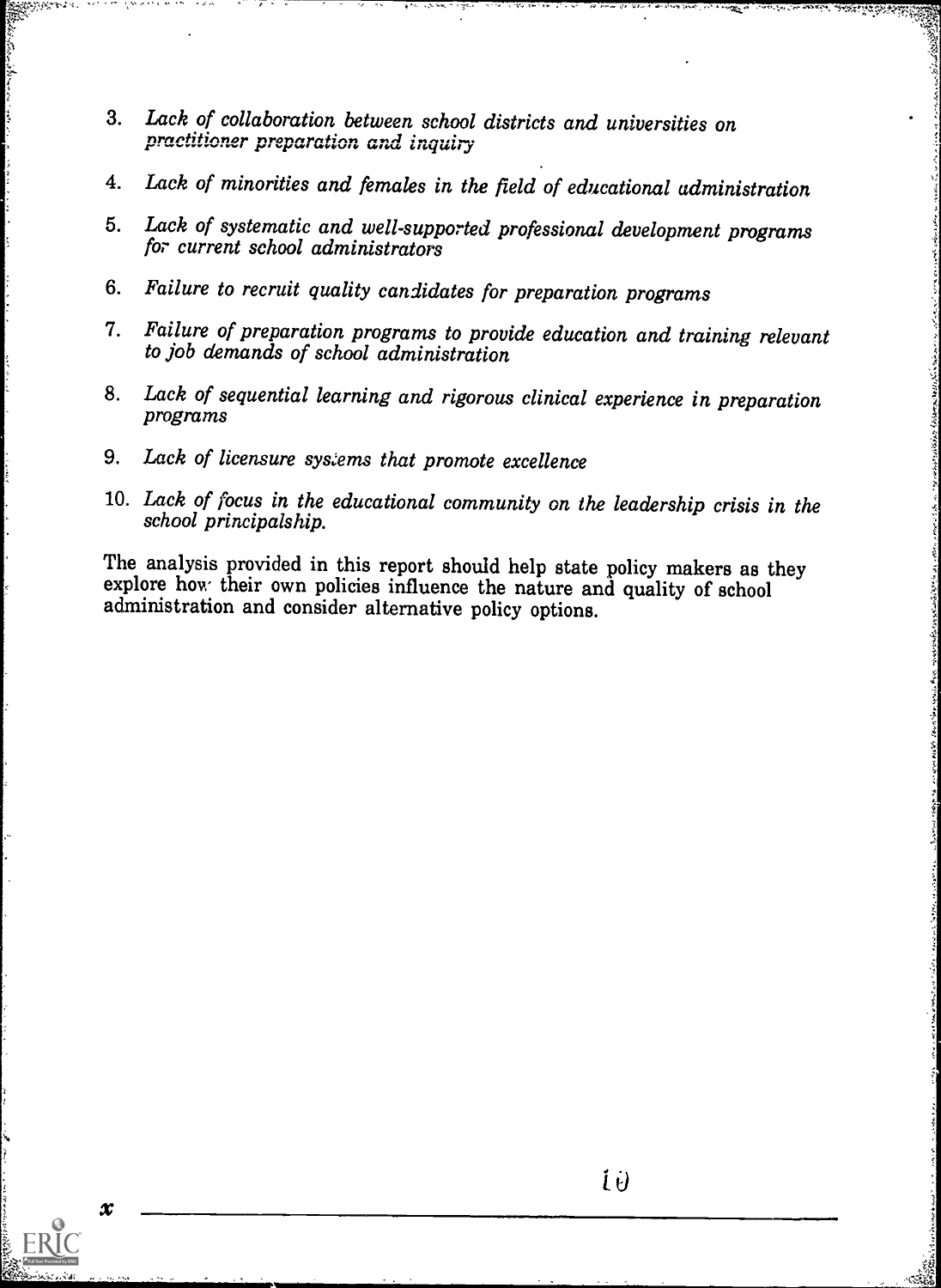# **BACKGROUND OF THE PROJECT**

The project was based on the belief that better and more relevant policy research could be produced through a blending of talents and perspectives across the worlds of the university and state government. It was funded internally through the Policy Center Network and by the Danforth Foundation. Representatives from seven )ducation policy centers housed in universities teamed up with policy analysts from each of their respective state governments to study how state policy influences who becomes a principal and how those leaders perform. This report represents a critical summary of case studies conducted in seven states: California, Florida, Illinois, Ohio, South Carolina, Texas and Utah.

The purpose was to depict public policy relating to school principals across seven states and to develop models of policy research collaboration between university-based education policy centers and governmental analysts (e.g., legislators, legislative research analysts and/or state department of education personnel).

The seven sites were chosen for four reasons:

- The presence of a university-based policy center in the state
- Geographic representation  $\bullet$
- Interest in the topic
- Representation of a significant portion of public education in America.  $\bullet$ Even though they encompass only one-seventh of all states, in terms of numbers of students, numbers of principals, numbers of teachers and monies expended on public education, these seven states combined represent between 30% and 40% of national totals. The table (following page) summarizes the extent to which these seven states constitute the nation's overall student enrollment, teacher and principal workforce and education expenditures.

### Project Timeline and Methodology

In December 1988, project participants from the seven states plus representatives from policy centers in Indiana, Virginia and Colorado met in Denver, Colorado, to develop and refine the research design, maximize the project's usefulness to government and university-based analysts and ensure productive working relations. Representatives from ECS and NCSL also participated. They compiled:

The most important, policy-relevant issues/questions concerning the nature and quality of the school principalship

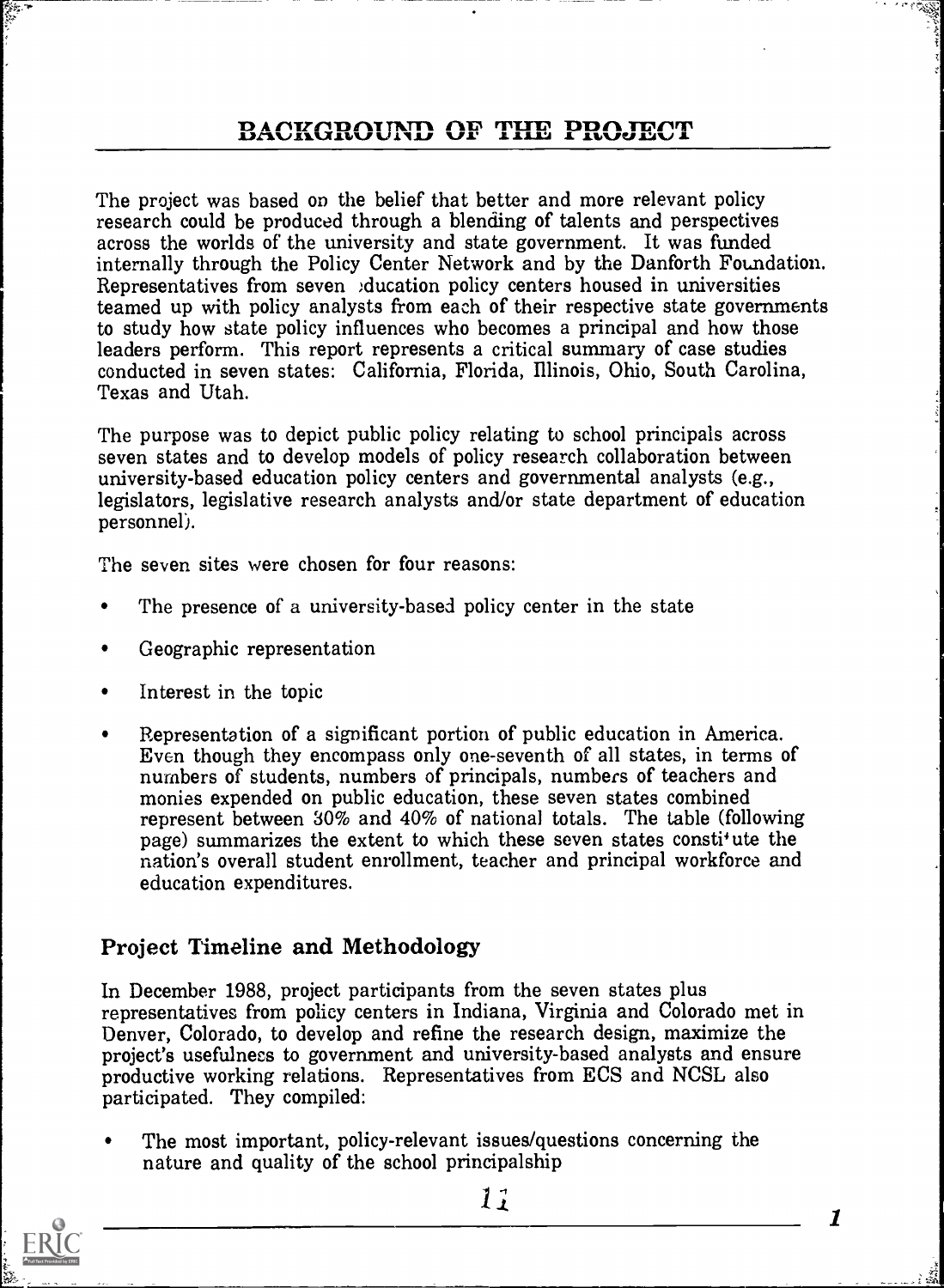- Assignments of resources and responsibilities
- A common set of data collection and analysis guidelines
- An inventory of state policies directed at the school principal
- Project timeline and quality control standards and mechanisms

From January to June 1989, government and university policy analysts from each of the seven states jointly explored how state policy influences the nature and scope of administration at the school level. They reviewed specific policies, statutes, legislative actions and regulatory codes aimed at the principalship and interviewed 15 principals in each state. The goal was to gain a limited but significant understanding of how principals view the influence of their work.<br>Each team then produced a case study on administrator policy in its state.<br>Copies of these seven case studies are available upon request.

1]

In July 1989, project participants met in Chicago, Illinois, at the annual ECS conference to identify and discuss cross-state themes and issues. A fivemember writing team was assigned to draft a summary report for all project participants. That report was later reviewed and approved.



2 — —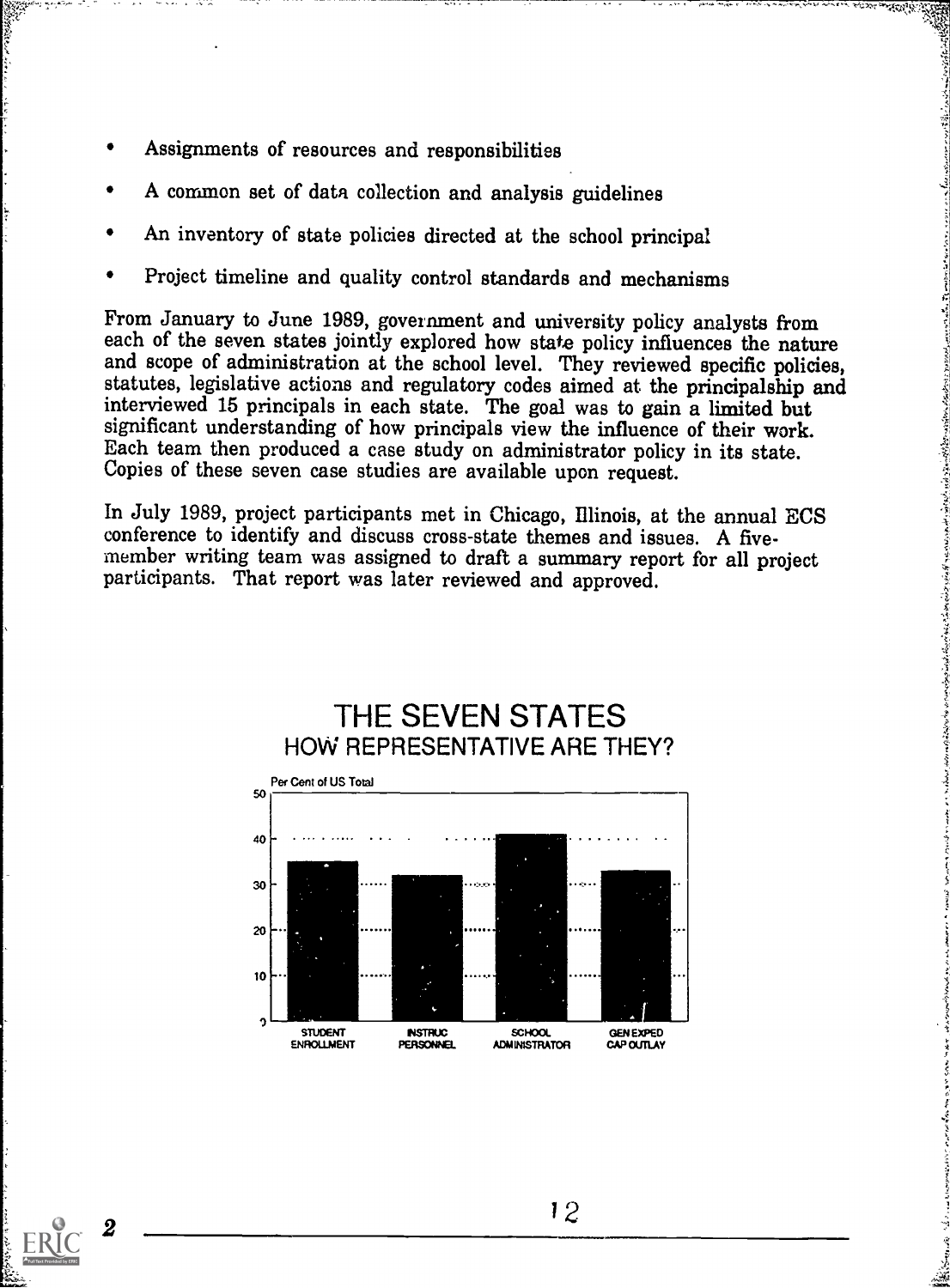## A SUMMARV OP CASE sruDiRs FROM SEVEN STATES

### POLICY CENTER NETWORK

It is not the intent of this report to suggest that more state policy is needed cnd/or desirable. Intervention from the top of the system broad and diverse array of state is not always appropriate. Instead, state policy makers could use this report as one way of examining the role of state policy in the development of administrative quality at die school level.

Generally, state policy does not directly refer to or speak to the school principal, yet the principal is often responsible for the oversight and/or implementation of a policies. From the legal requirement to report suspected child abuse cases to the proper display of the American flag, principals are the de facto or de jure delegates of state authority. They serve as the fundamental accountability agents for most, if not all, school systems.

Seven state teams looked at personnel management, curriculum and instruction, and children and youth nolicies to see how they directed principals' work. Essentially, these warns explored what state policy has to say about principal p. iaration, career development, employment and performance assessment.<br> $\overline{v}$ . dings for each of these dimeneons are presented with an emphasis on  $\mathfrak{g}$ , ilarities and dissimilarities across the seven states included in the study.

### Preparation Pelicies

The most im, ortant news about state policy related to becoming a principal in these seven states is that it relies largely on bureaucratic rather than professional control. In other words, anybody can obtain a principal's certificate as long as he or she holds two to three years of education work experience, a master's degree, completes university coursework across a broad and often disconnected set of desired competencies, and passes a standardized examination. Entry is largely a matter of persistence and tenacity rather than a rigorous search for talented and committed prospective principals.

The attraction of 'nigh-quality principal candidates through magnets (e.g., paid apprenticeships, alternative routes to certification) is not a common state policy strategy. Moreover, state policy is virtually silent on the attraction of females and minorities into the school principalship.

All seven of the states studied require administrators to have prior work experience as certificated employees in school settings. Five states require three years of prior experience, usually in the classroom, while two states require two years.



 $\boldsymbol{3}$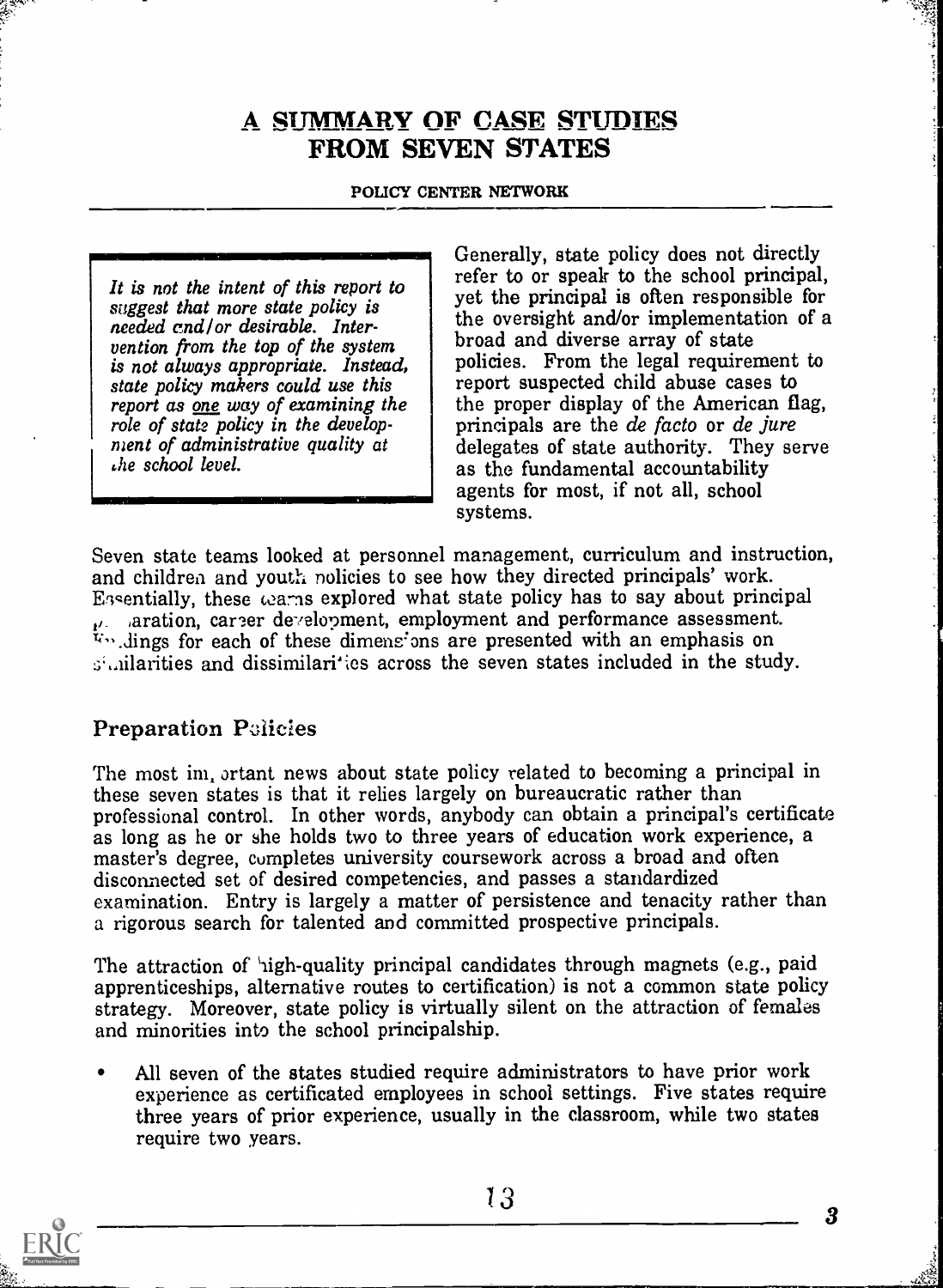- Six of the states require principals to hold a master's degree. California, while not requiring a master's degree, requires extensive postgraduate study for certification.
- Five of the states require applicants to pass some form of standardized examination to secure administrative certification. Ohio has adopted a testing requirement that begins in 1991.
- Six of the states require the completion of an administrative internship before initial certification is a warded.
- All seven specify that certificate seekers must demonstrate competence in instructional leadership, basic administration (e.g., goal setting, problem solving), school management (e.g., programs, funds and facilities) and school law. Six of the states require demonstrated competence (i.e., coursework from university-based training programs) in human relations, personnel management and school finance.
- No state has a definitive policy on the recruitment and preservice preparation of female and minority administrative candidates.
- Five of the states do not distinguish between eiementary and high school administrative certification. Only Ohio and South Carolina make clear distinctions about the nature and scope of administrative certification according to school level.
- None of the states studied have explicit policies addressing certification reciprocity agreements with other states. Even though requirements are very similar, administrators must qualify separately in each state. Paperwork and coursework redundancies often result.
- Six of the states in this study do not provide alternative routes to administrative certification (e.g., allowing individuals from noneducational occupations to become school principals).

### Career Development Policies

In the last five years, South Carolina has developed several programs designed for the effective induction of early career school administrators: New Principals Academy, New Assistant Principals Institute, Principal Assistantship Program, Minority Administrators Program and the Superintendency Internship Program.

 $\begin{array}{c|c}\n\hline\n\end{array}$  There is a clear indication that state IN1111111111=11111111=1 career development needs of elementary, policy does attempt to influence the nature and quality of professional development for school principals. Principal academies are perhaps the most popular state policy strategy to do so. On the other hand, recertification requirements (i.e., specific coursework credit hours earned at universities to renew the professional license) are fairly standardized and do not distinguish the middle/junior high and high school

 $\boldsymbol{\Lambda}$ 

(日) かんばん アンディースロック・シーン いっこう いっこう アール・ファーン

 $1\angle$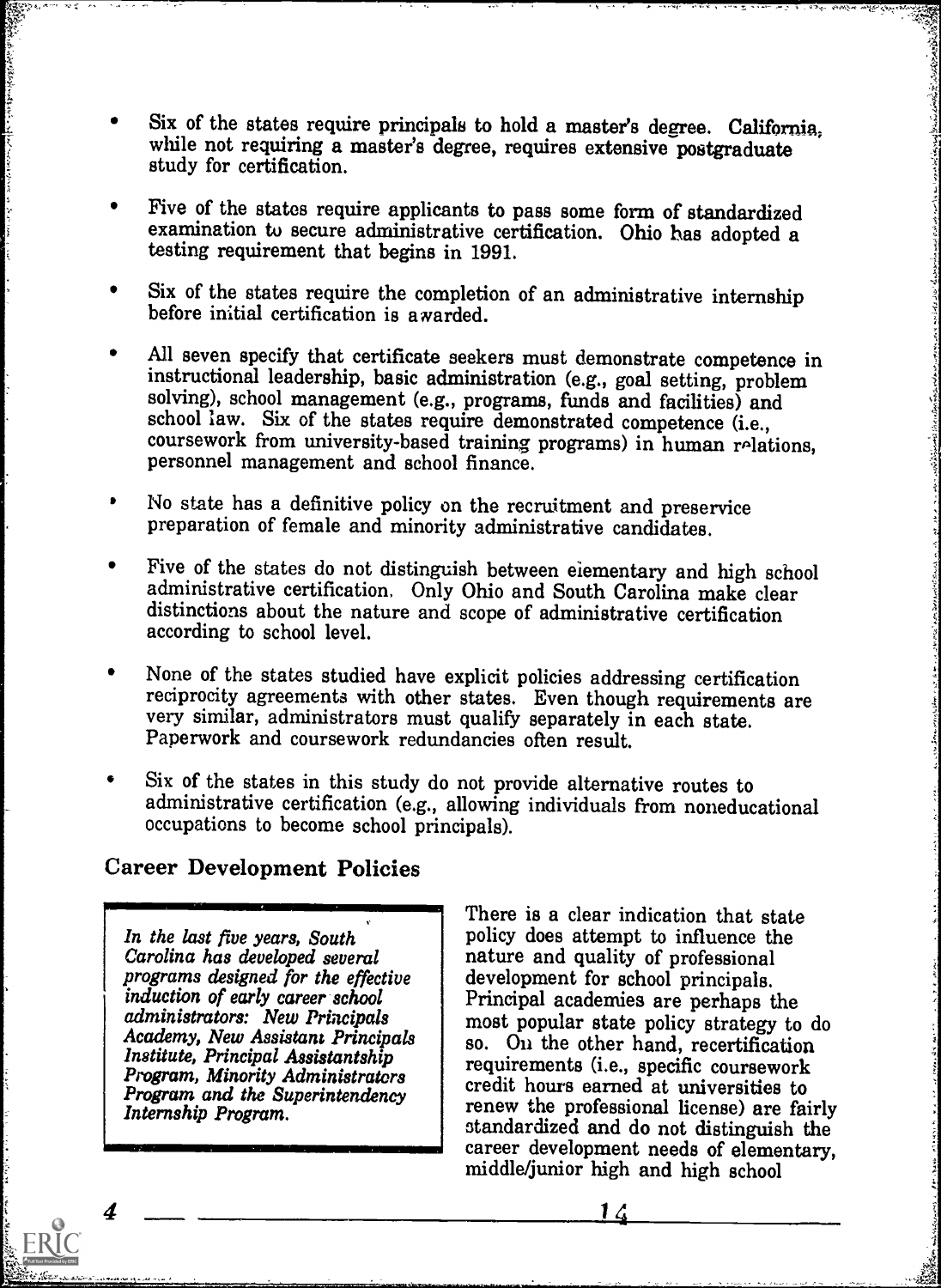principals. Finally, state policy largely ignores any responsibility in the support of effective induction programs for first-year administrators.

- None of the seven Gtates differentiates career development and/or recertification requarements for principals employed at various levels of schooling. Three of the states require some form of career development activities for all principals. These career development policies tend to focus on the improvement of instructional leadership strategies and skills.
- Only one state has explicit policy on the professional development for all building-level administrators during the first year on the job. This does not mean, however, that opportunities and programs are not available across the seven states for new or early career school administrators. Professional associations tend to provide resources and programs related to the growth and development of school principals.
- All seven states have some type of state supported administrator academy. Almost all of these academies focus on the improvement of management skills and/or instructional leadership. Most common topics at these academies are: teacher evaluation, instructional supervision, public and interpersonal communication skills and research on effective schools.
- Principal academies across the seven states function in a similar way. All allow involvement of principals in scope and planning activities to varying degrees. All have some form of formal connection to local districts, and six state-supported academies are aligned with universities.

### Employment Policies

IMM<u>erin Silan Ba</u>ri d<u>i Barance anno 1980 a Child China</u><br>I

The Ohio Revised Code expressly designates only five specific employment duties for the school  $principal$  — conduct drills, keep records, follow due process for student discipline, display the American flag and supervise student savings plans. In the most | Contractual agreements. literal sense, all other employment responsibilities of the principal are subject to local interpretation.

Recruitment and hiring.<br>Although federal law requires hiring to be non-discriminatory, none of the seven states has policies that provide incentives or programs to recruit and/or hire female or minority administrative candidates.

More than half of the states in the study require school boards to provide written contracts for principals. Three states explicitly allow or require multi-year contracts (up to three

years). Two states specify minimums for employment contracts.

Collective bargaining. Treatment varies in regard to collective bargaining rights across the seven states. Two states expressly prohibit principals from bargaining with their employing school districts. One state expressly allows principals to organize for collective bargaining.



- 「のというのですが、これがある。これにも、これにもいう

 $15$  5 5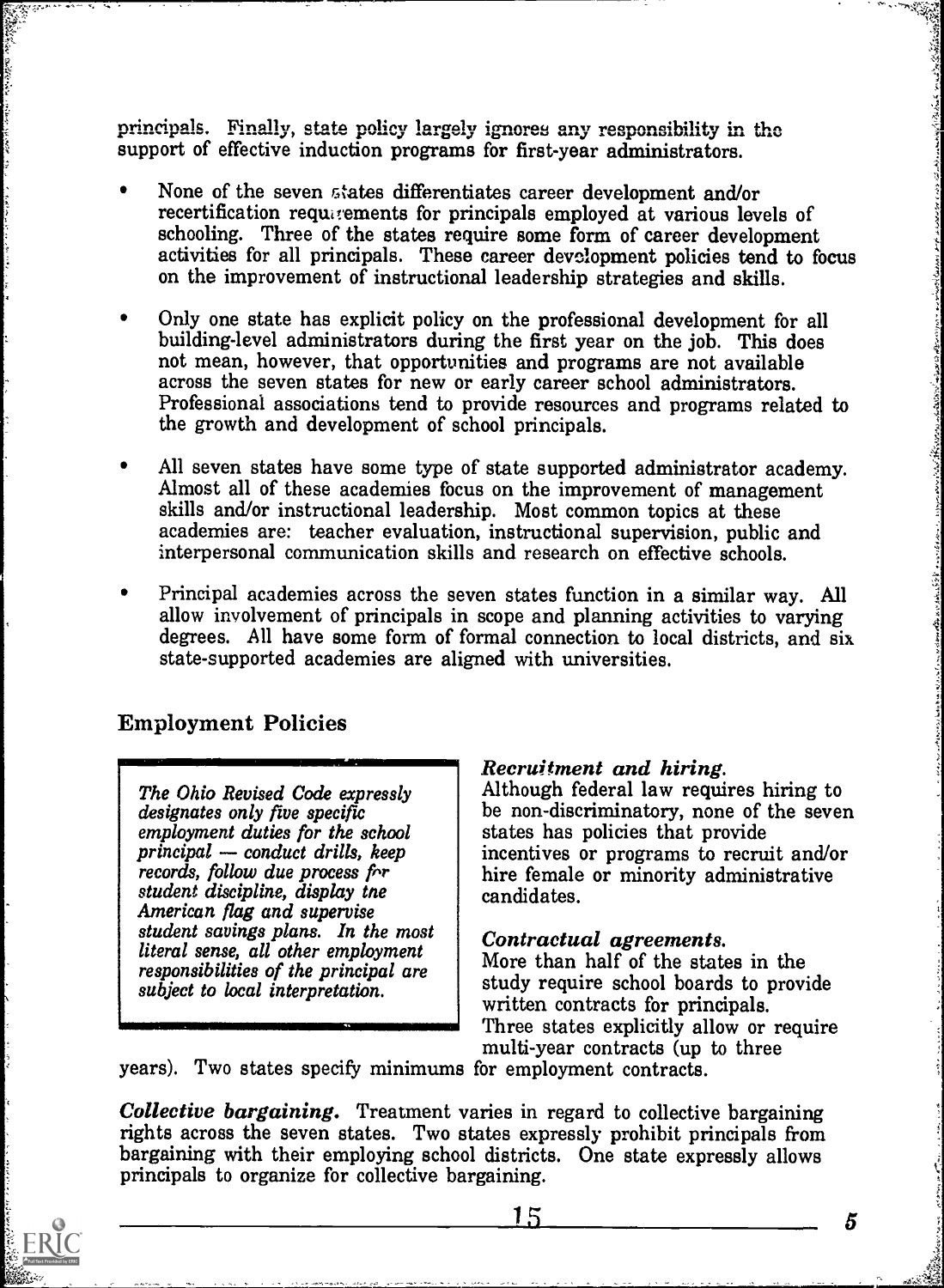Assignment and transfers. Several states regulate transfer or reassignment of principals. In most cases, principals may not be reassigned to another job classification during the period their contract is in force.

Compensation. State policy on compensation of administrative personnel can best be described as a mixed bag. One state requires that the principal be the highest-paid employee in the school building. Another state requires that a principal's salary may not be reduced unless there is a uniform salary reduction for all personnel. One state specifies that principals' salaries need not be raised when teachers receive salary increases.

Job secut ity/tenure. In general, principals do not have tenure in the job. Most states allow principals to retain tenure as teachers, but they are not guaranteed tenure as principals. State policy has little to say to principals in terms of job security. The employment life of the school principal is largely determined by the local school board. There are relatively few state policies that explicitly identify the principal in terms of role, function and/or specific responsibility. State policies flow from the state to the local district to the school building, and local interpretation and implementation of state policies aimed at the employment of principals vary widely.

Termination. Several states are quite specific about the removal of a principal from office during the contract period. Due process procedures are stringently identified.

### Performance Assessment Policies

Some states are considering performance contracting (i.e., holding principals accountable for specific school performance goals), particularly at a local level, as a viable policy strategy to enhance the quality of school leadership.

State performance appraisal policies for principals generally are not defined nor is there much emphasis on standardization of criteria and procedures across the local school districts. While there is strong state interest in school accountability, no state in the study explicitly tied principal performance assessment to 3pecific school performance measures.

In particular, to what degree do states get involved in the substance of assessment (e.g., specific performance standards) and the process of assessment (e.g., procedural requirements and guidelines)? Several findings emerged.

Several states are demanding that principals be held accountable to a more precise as well as a more diverse array of student and/or school performance standards (e.g., dropout rates, employability of high school graduates).

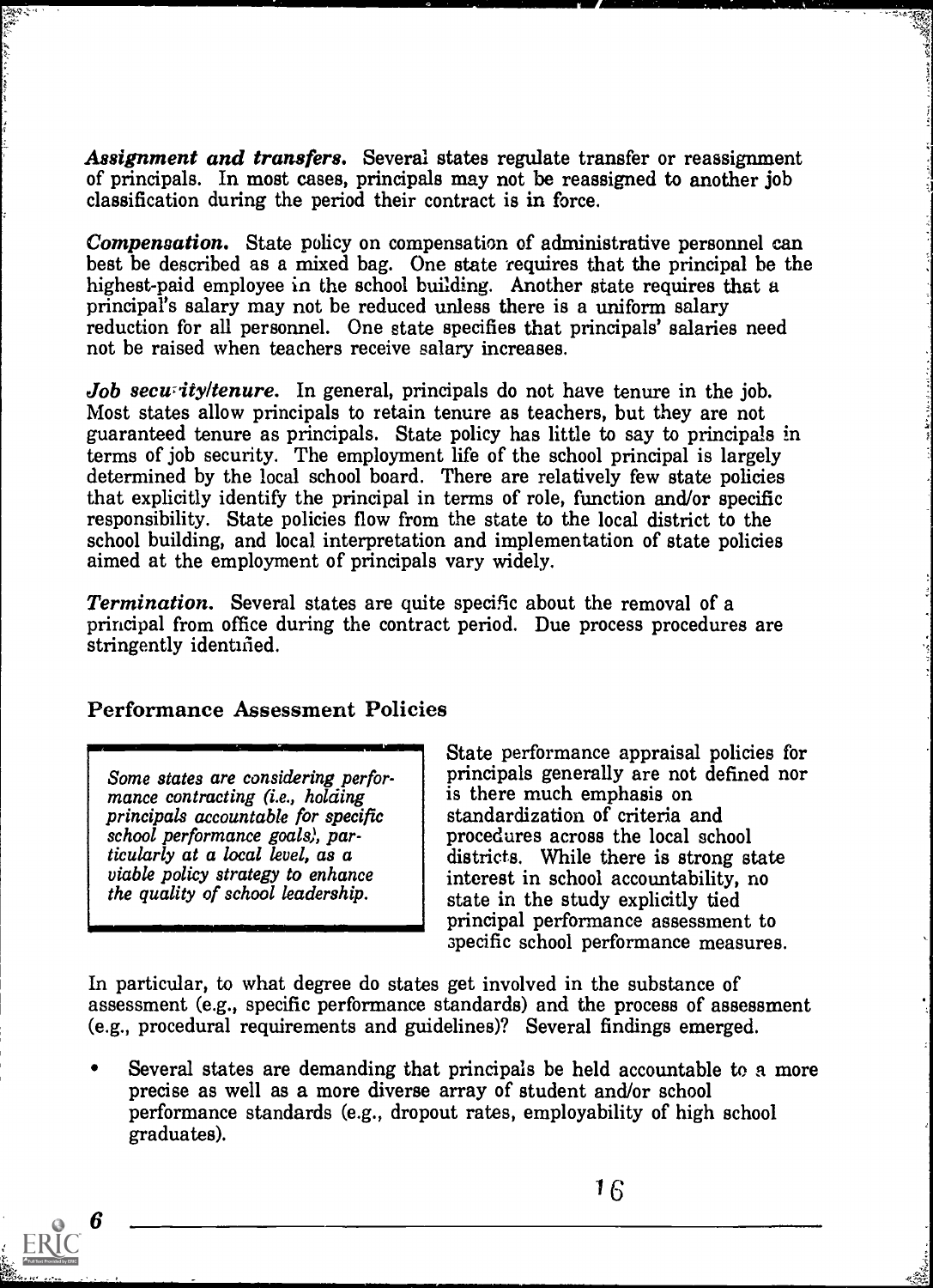All seven states require that evaluation be tightly aliened with specified job descriptions.

### Personnel Management Policies: Teachers

Illinois requires school administrators to be trained every two years in performance appraisal and have a plan for evaluating all teachers at least every two years. Texas requires some form of professional development every year.

State policy often fails to set priorities for principals in terms of the management of instructional personnel. The most important employment responsibilities of the principal are rarely made clear. Even in states where policy requires principals to devote a majority of their time to tasks of instructional leadership (i.e., Illinois, South Carolina and Texas), the concept, 4MIMMiMMI=INI

be self-evident and not explicitly defined in state policy. At best, principals receive mixed signals on what state policy makers want from them.

State policy does require principals to perform certain personnel management functions related to the employment of teachers. The policy network explored these fimctions along four dimensions.

Support and evaluation of teachers. All seven states have policy provisions that place the principal in the primary role of evaluation of instructional performance. These policies include specific appraisal steps to be followed, required roles of the principal in the evaluation of provisional teachers and proceuares to terminate substandard, tenured teachers.

Assignment of teachers. There appears to be moderate state interest in requiring principals to monitor that teachers are teaching in their assigned and appropriately certified instructional areas. California policy makes administrators liable for any assignment outside the teacher's area of certification.

Instructional support function. The states are uneven in terms of what roles they expect principals to play in the supervision of instructional support functions for teachers. South Carolina requires principals to develop plans for teacher involvement in lunchroom supervision. Ohio expects principals to provide teachers with a 30-minute duty-free lunch period.

First-year teachers. There is growing interest across the states in the involvement of principals in the professional induction of first-year teachers, yet no specific state policy exists on this particular role. Texas will have some type of induction program in 1990, however.

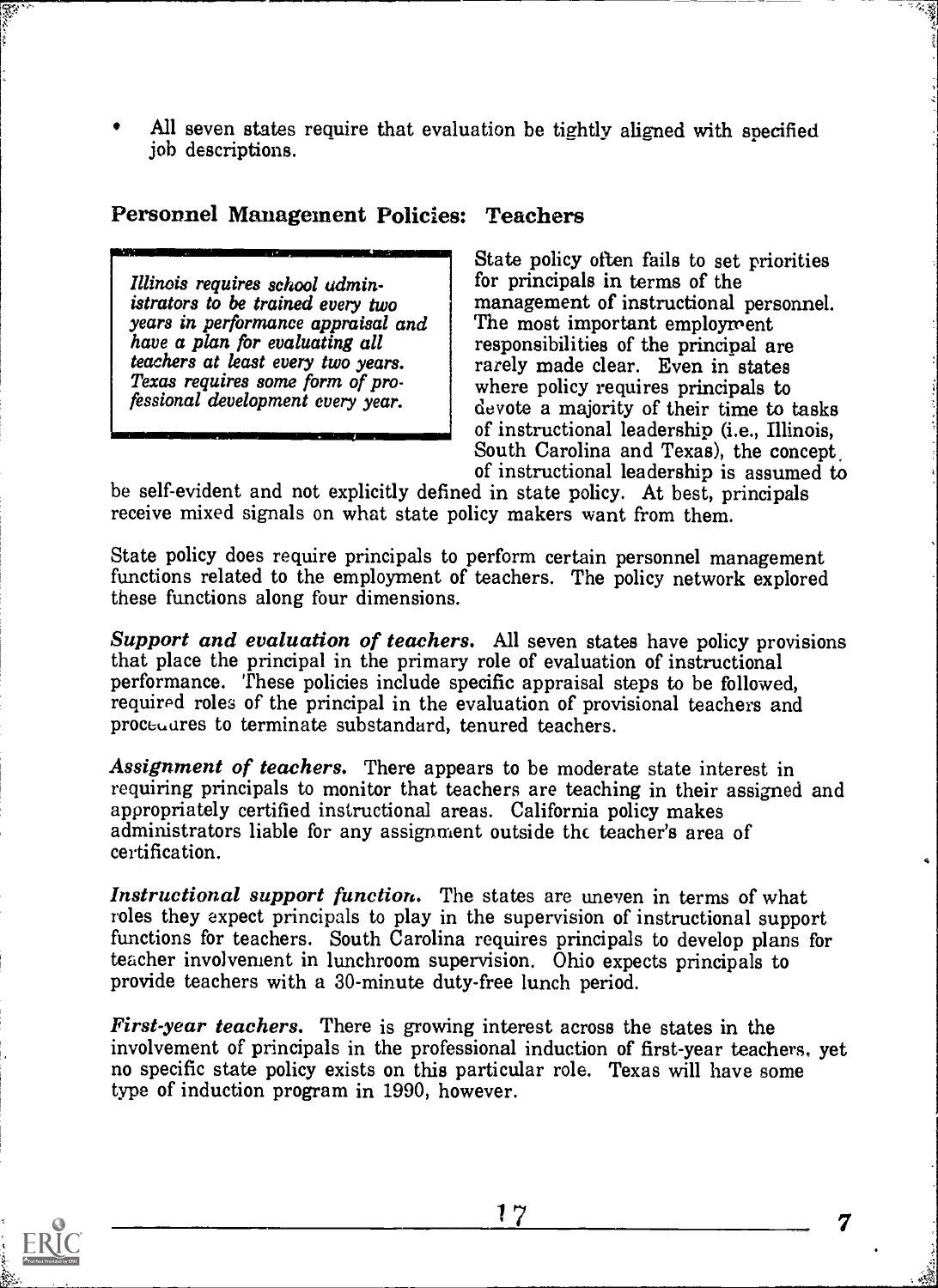### Curriculum and instruction Policies

South Carolina state policy stipulates that a high school principal can obtain a waiver from statemandated curricular programs for the development of experimental programs.

ina.<br>N

Across the seven states, only a few generalizations can be drawn about the role of the principal in the development, implementation and assessment of the core technologies of schooling --<br>curriculum and instruction. State curriculum and instruction. policy provides many cues but little real rethinking of the job of principal in terms of curriculum and instruction. The confluence of state policies and

local interpretations leads to inconsistent, incoherent and/or incomplete cues as to how or what to pay attention to on matters of instructional leadership.

In general, state policy provides no clear vision of what constitutes a "good principal." State legislators and the educational community have not agreed on professional standards and on the role of the principal as instructional leader in an effective school.

Courses of study. South Carolina state policy stipulates that a high school principal can obtain a waiver from state-mandated curricular programs for the development of experimental programs.

Only 01io, South Carolina and Florida specify responsibilities of the principal in monitoring the implementation of courses of study. Florida also specifies responsibilities of principals in the management of instructional materials.

Curriculum and instruction. None of the states' written policy addresses the role of the principal in the development of curriculum revisions and the assessment of the instructional program.

Managerial duties. The seven states are fairly consistent in how they depict the managerial duties of the principal. All of them specify the principal as having responsibilities in personnel management, student discipline, student safety/hygiene/health, and student reports/records (e.g., student attendance, immunization, registration).

### Children and Youth Policies

In an age where traditional notions of family and childhood are being radically altered, the question of what impact child and family policies might have on the nature and scope of the school principalship is of importance.

How have principals been affected by the larger web of state policies directed at the protection of and promotion of the well-being of children and youth?

Expanded roles, existing budgets. A large percentage of the principals interviewed in each state see state policies directed at children and families as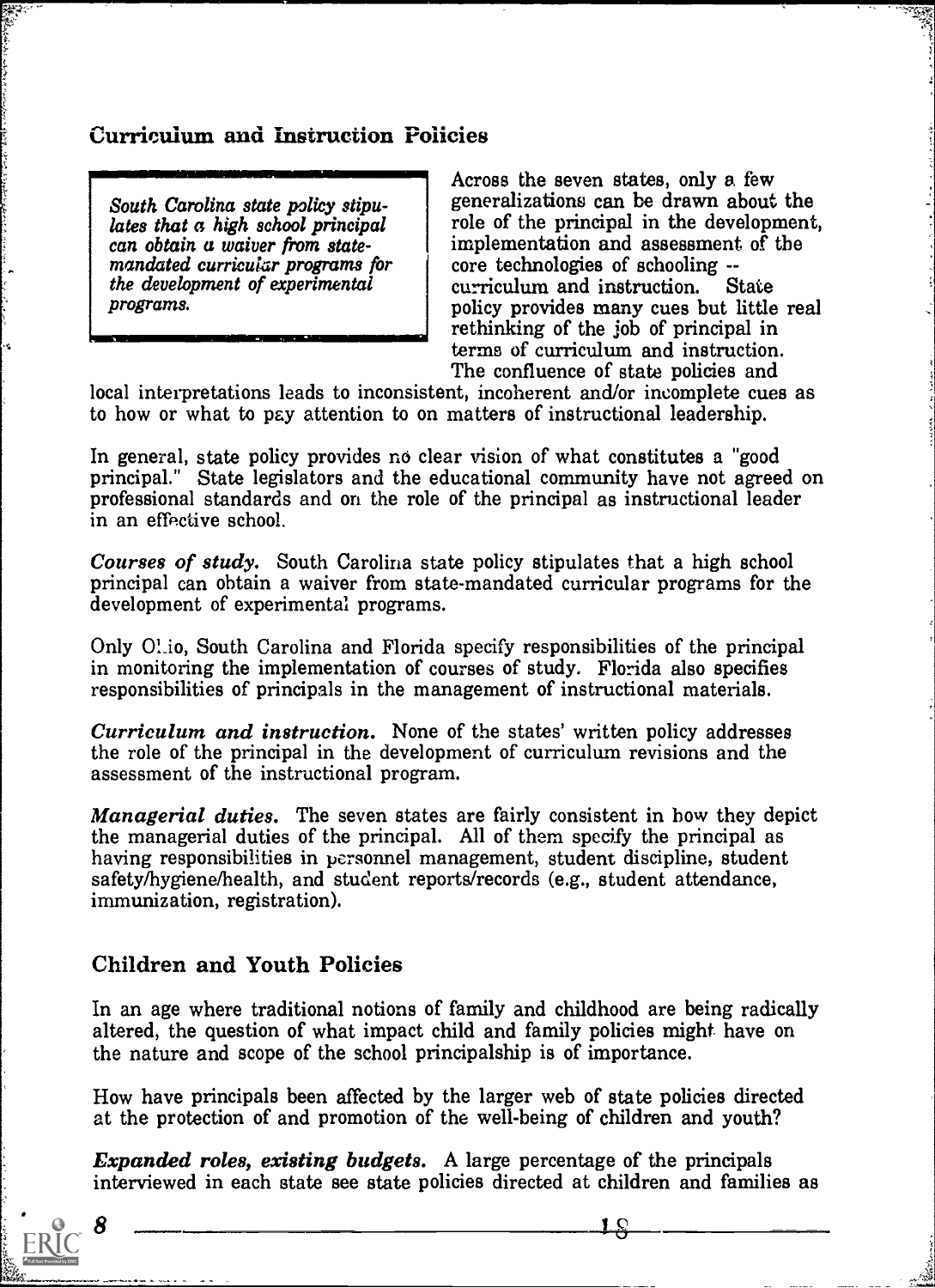for the handling of child-abuse cases can place the school principal in an awkward position in relation to the child and the family. Because of this, some principals feel they sometimes cannot act in the best interest of the student involved. Although many principals report good working relationships with representatives from service agencies, they occasionally have difficulty getting needed follow-up information on cases because of privacy laws.

Strict state policies and procedures  $\parallel$  their budgets. New state mandates expanding their roles without expanding often do not bring additional funds with them. New requirements to service family needs and problems often are seen as pulling resources away from existing school programs and disrupting the flow of services to students. Illustrative of family support policies with inadequate or no funding are "missing children" legislation (some principals pull instructional aides from classrooms to telephone parents and maintain records) and family crisis intervention assistance teams.

> Collaboration. There is growing awareness at the state and local level

for the school principal to play a vital role in the collaboration of various support services for families and children considered "at risk." Interagency collabora-ion on matters of problem definition and service delivery is becoming more and more important.

Three Critical Issues

South Carolina has a statesuported principal apprenticeship program. Each year, 50 people are selected from around the state to<br>serve as apprentice principals for one full year. More than 80% of participants in the program subsequently obtained principalwomen).

subsequently boldined principal-<br>ships (more than half of them subsequently for the school After a review of findings from the seven case studies, three issues emerge as particularly critical and significant. First, the most direct and influential state policy approach to school leadership is in the area of entrance standards and procedures. Second is the need to define roles and principal. The third is the realization that recent efforts at educational reform have yet to provide new concepts of the school principalship.

Entrance into the principalship. Because states can determine what principals are supposed to know and do, they have considerable say in determining who is eligible to become principals. All seven states included in this study mandate roughly the same entry process (i.e., teaching experience, master's degree, completion of administrative certification courses at a college or university and a licensure test). Essentially, this is a "come one, come all" approach dependent on bureaucratic regulation with limited concern over professional responsibility and quality control. The state policy mentality in the seven states is to use a series of screens to tease out the pool of school

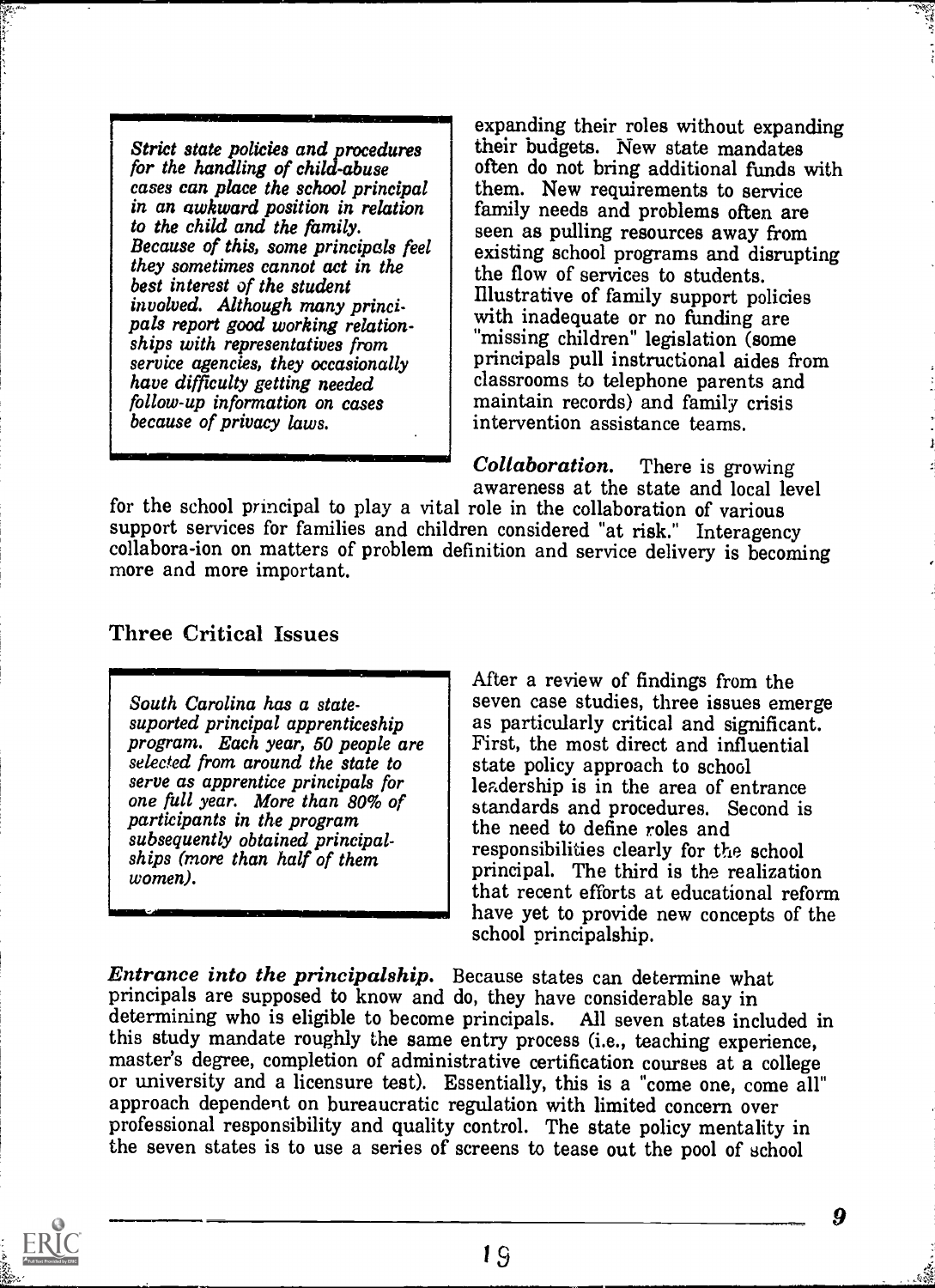administrators with little attention placed on aggressively attracting and retaining talented people with strong leadership potential.

Much of the quality control for excellence in school leadership has been delegated by the state to institutions of higher education. However, states do not closely monitor entrance and exit standards of these preservice preparation programs.

Perhaps state policy makers could get the "biggest bang for their buck" by reexamining policies related to entrance into the school principalship. The entrance issue is where state policy has the potential to make the fastest, most significant and most direct impact on principal quality and work.

Clearly defined roles and responsibilities. State policies are interesting in what they say and do not say. Taken as a whole, policy in the seven states included in the study depicts principals first and foremost as middle managers whose job it is to supervise plant and personnel operations. The principal is depicted as an overseer whose main function is to monitor actions and ensure compliance to established policies and standards. Preservice training and entrance requirements reinforce this middle management characterization.

Across the seven states, potential principals are required to take courses in school finance, school iaw, personnel management, facilities planning, organizational theory and instructional supervision. This view of the school principalship is slightly paradoxical in light of recent calls for the principal to "empower" teachers and to share decision making.

Moreover, interviewed principals said they were constrained by policy mandates, yet state policy seldom directly mentions principals. It is unclear about who or what is driving the nature and scope of principal work.

Another problem is that state policy tends to assume that all principalships are the same. Frequently, distinctions are not made at the state level about being a principal in different types of settings (i.e., urban, suburban and rural) and/or school levels (i.e., elementary, middle/junior high and high school). A "principal qua principal" logic is seen in the development and implementation of state policies related to entrance into the profession, effective schools programs, professional development initiates and site-based management efforts.

Overall reform and the school principal. Legislative energies have focused on overall reform with little thought given to administrative reform. State policy leaders set broad goals and allow the "system" an opportunity to translate them into functional programs and practices. In the midst of all this reform activity, the role of the principal is being shaped by default. Principals face multiple expectations which often seem at odds.

The concept of "principal" is considered self-evident and pliable notion adaptable to all types of education reform and organizational change. She or he simply has more to do as new reform initiatives become reality and the paperwork increases. Policy makers seem to be unaware and/or unconcerned

10

经济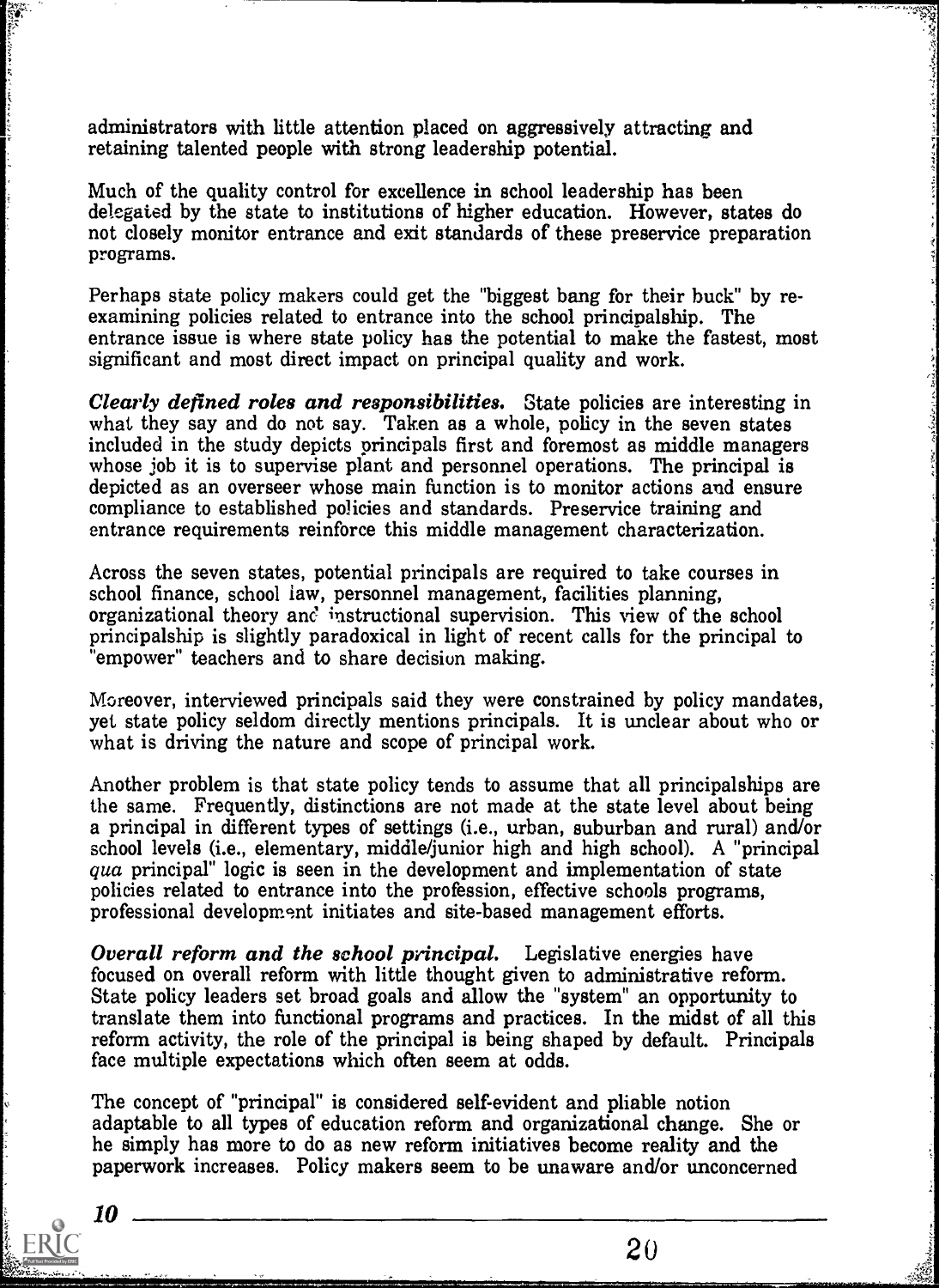about the new and varied demands education reform places on the achool principalship.

### What Now?

It may be time for state policy leaders to reassess the impact of state policy on the principal's work. Consequently, here is a set of  $f\ddot{r}$  questions state policy makers might want to consider as they strive to enhance excellence in school leadership.

- How and to what extent do state policies enhance or impede the work of school principals? Using "fiscal impact study" logic, states may want to conduct "principal impact studies" to determine how school reform initiatives might change the power and the capacity of the principal.
- How are schools recruiting and retaining female and minority principals? How successfully? States may want to take a more aggressive stance in their role in the recruitment and promotion of females and minorities into school leadership positions.
- Who is responsible for quality control in regard to preservice<br>preparation programs? States may want to explore how and how well preparation programs housed in institutions of higher education are doing their job.
- Can the state play an effective role in the induction success of first- $\bullet$ year principals? Local school districts do not all share the same capacity to cultivate and recruit outstanding school leaders. Perhaps states should consider taking a more active role in helping school districts of all shapes and sizes secure and develop exemplary school leaders.
- What assumptions undergird state policy in terms of the significant attributes and roles of school principals? States may need to be a bit more visionary in setting the professional standards and training  $\bullet$ requirements for principals, especially within the overall context of school reform.

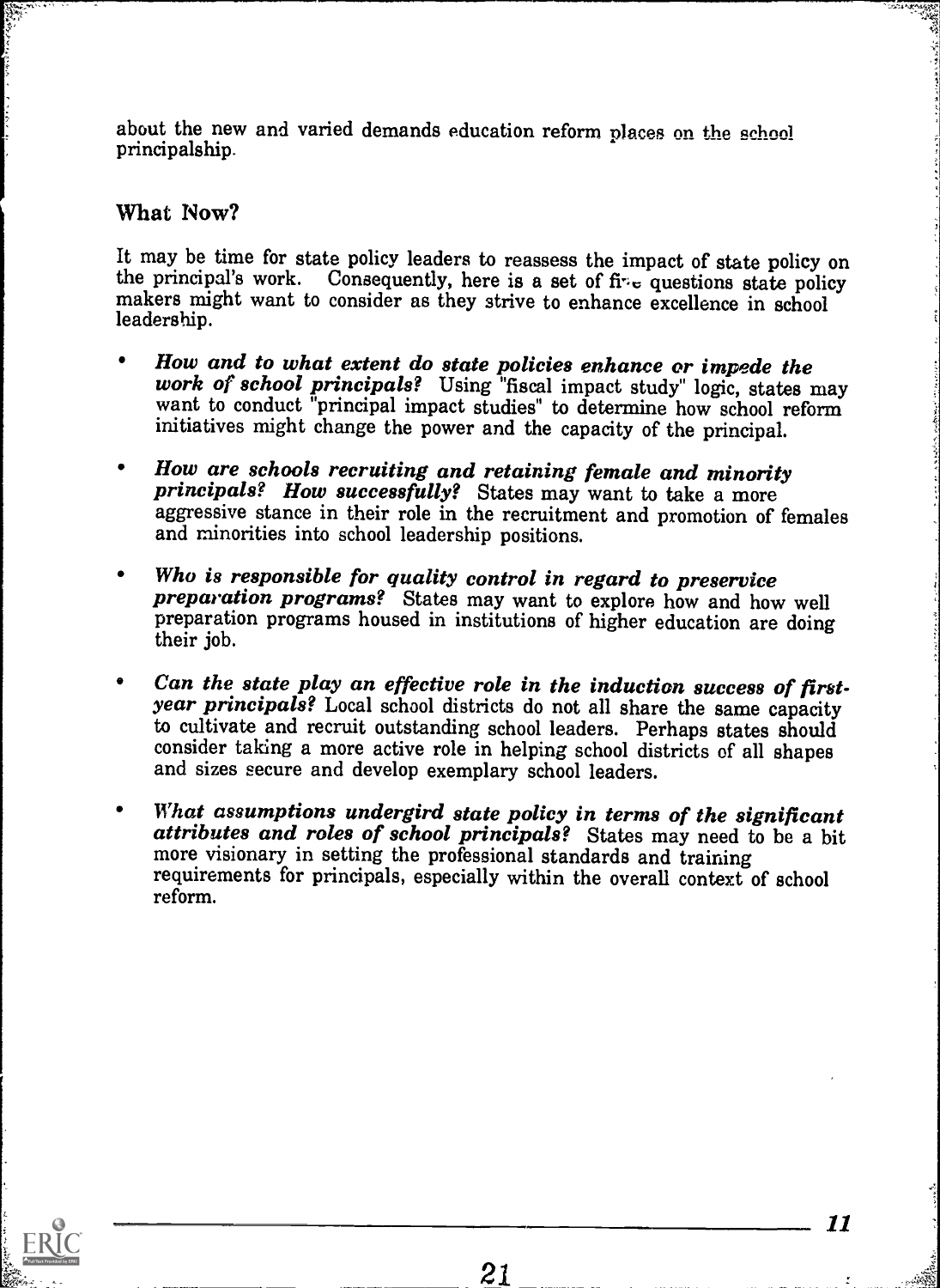# STATE INITIATIVES WORTH WATCHING

Clearly, state policy makers are beginning to pay considerable attention to the nature and quality of leadership at the building level. Although it is not our intent to endorse these particular policies and programs, the list of policy and programmatic options presented below may provide state policy makers with a sense of what school leadership reforms might be worth watching over the next few years.

- Special induction programs for first-year school principals, assistant principals and early career female and minority school administrators
- Tighter alignment between state certification standards and leadership characteristics identified in recent research on effective schools and effective principals
- Special certification standards and training programs for middle school and preschool administrators
- Establishment of performance contracts (i.e., continued employment contingent on the attainment of specified school performance measures) for principals
- Entry-level tests for individuals seeking initial administrative certification
- Administrative certification reciprocity agreements among multi-state regions
- Review of entry requirements, approval criteria and procedures for administrative preservice preparation programs
- Establishment of a statewide principal assessment center as a step in the initial certification of school administrators
- More focus on the goals, criteria and procedures that assess the performance of principals
- Partnerships between universities, professional associations and local districts to develop innovative and more relevant preservice'preparation and professional development programs
- Aggressive identification and recruitment of talented individuals (particularly females and minorities) who show strong kadership potential early in their teaching careers

-,



,.

22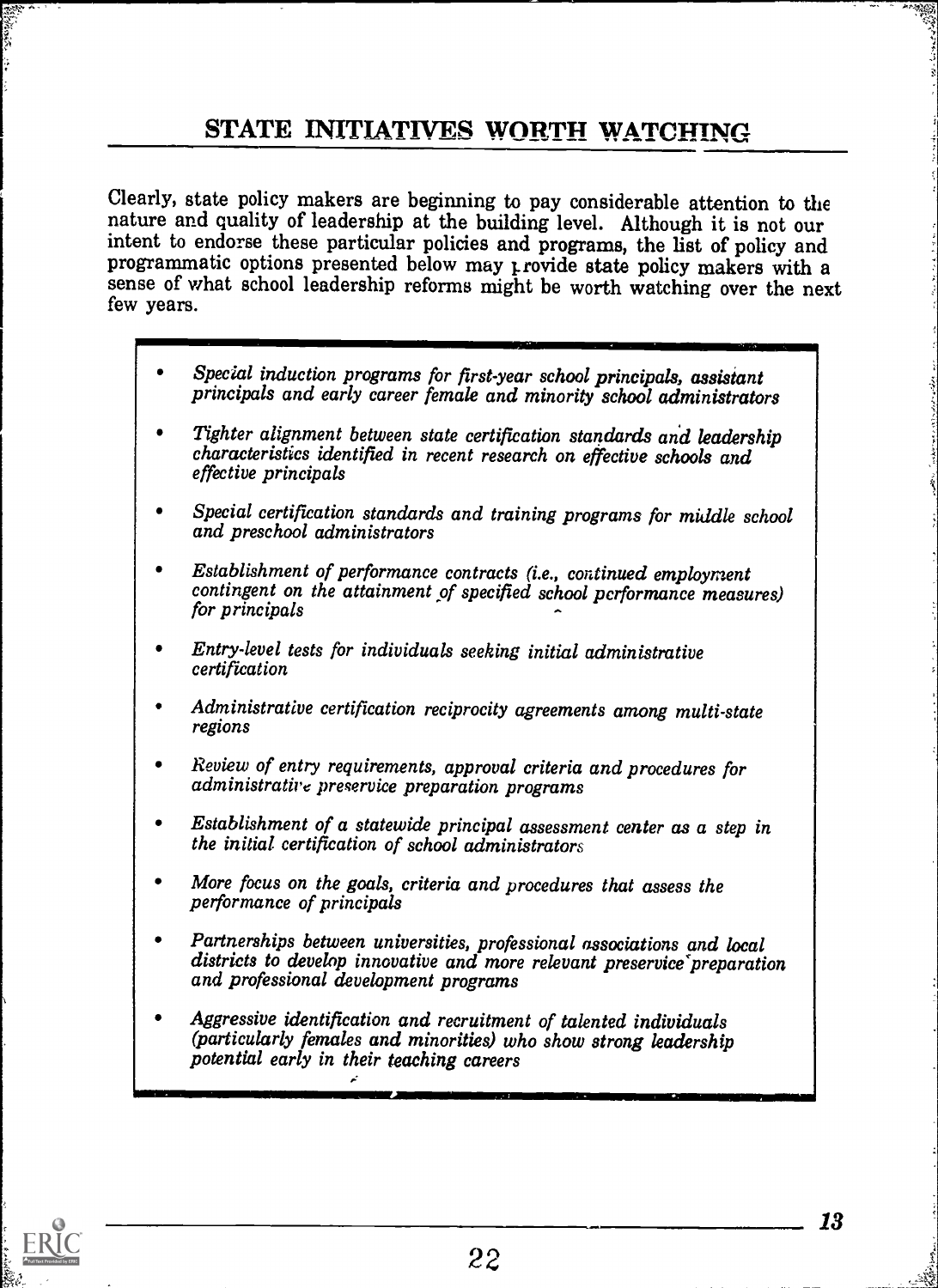Nineteen individuals from university-based policy centers and state governments designed the study, gathered data and analyzed policies. Five individuals served as a writing team that drafted this repert. Fifteen were members of seven state research teams who prepared individual state case reports. Four representatives from policy centers who were not primary data collectors assisted with the design and analysis. Individuals are named below and contact information for each is included on the following page.

### Writing Team

Brad Mitchell, Ohio State University Martha McCarthy, University of Indiana<br>Michael Murphy, University of Utah and Michael Martin, University of Colorado at<br>University of Colorado at Denver Denver Wayne Lewis, Utah Office of Legislative Research

### State Teams

California Julie Koppich, University of California at Berkeley Bill Whiteneck, Senate Education Committee

Florida Carolyn Herrington, Florida State University Luther Rogers, Department of Education

Illinois Linda Stroh, Northwestern University Robert Kustra, Illinois Senate

### South Carolina Barnett Berry, University of South Carolina Tom Thompson, University of South Carolina Richard Fulmer, Education and Public Works Committee

### Texas

Frank Lutz, East Texas State University

### Utah Michael Murphy, University of Utah Wayne Lewis, Office of Legislative Research

Ohio Brad Mitchell, Ohio State University Nancy Zajano, Ohio State University Frank Schiraldi, Department of Education

### Other Policy Center Participants

Martha McCarthy, University of Indiana Michael Martin, University of Colorado at Denver

Terry Astuto, University of Virginia Ernie House, University of Colorado at Boulder

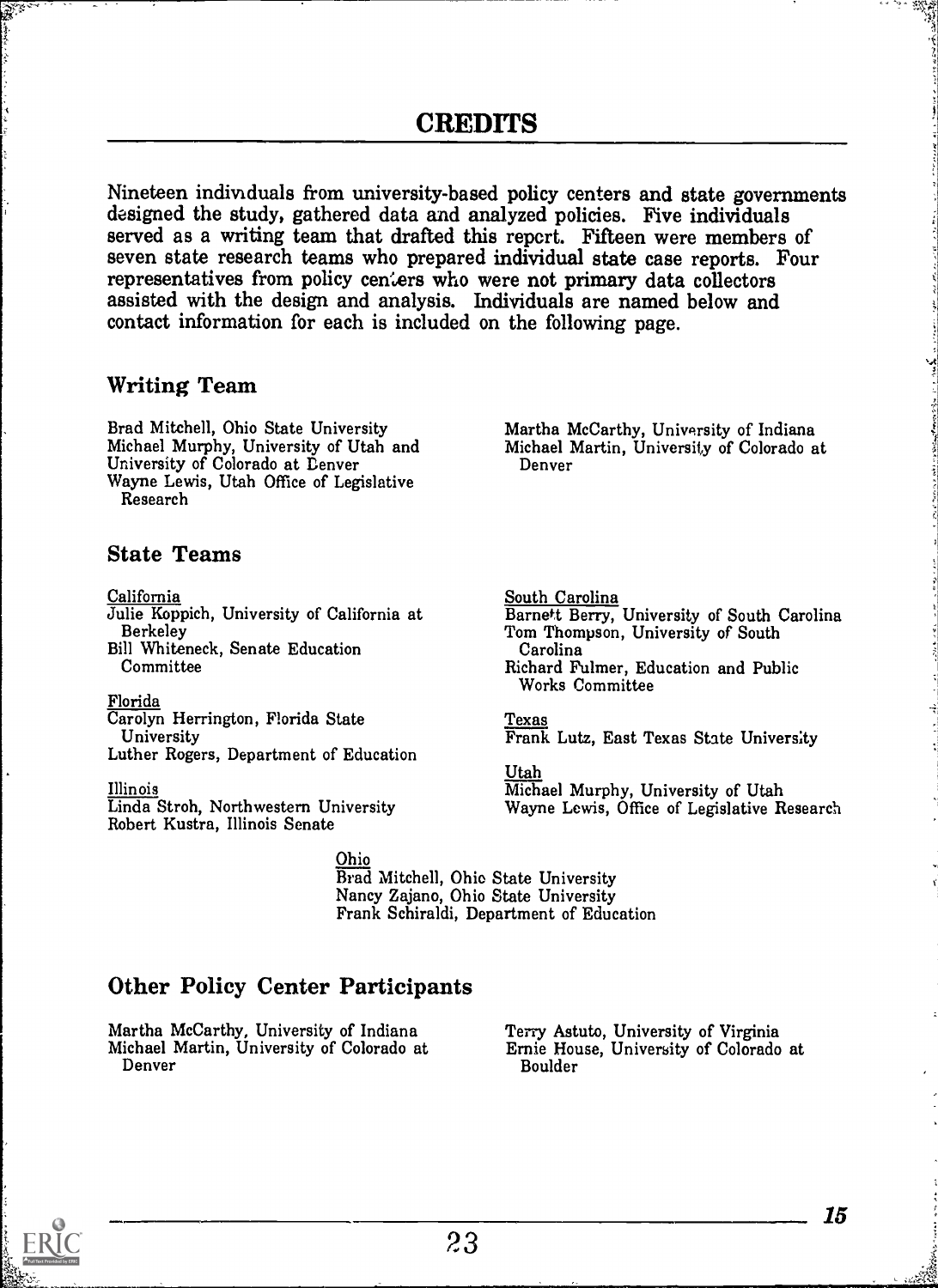### ROSTER OF PARTICIPANTS

### DANFORTH ADMINISTRATOR POLICY PROJECT

Terry Astuto VEPAC University of Virginia Curry School of Education 405 Emmet Street Charlottesville, VA 22903 804-924-5069

Barnett Berry Educational Policy Center University of South Carolina Wardlaw College Building Columbia, SC 29208 803-777-7715

Richard Fulmer Education and Public Works **Committee** South Carolina House of **Representatives** P.O. Box 11867 429 Blatt Building Columbia, SC 29211 803-734-3053

Carolyn Herrington Center for Policy Studies in Education Florida State University Stone Building, Room 312 College of Education Tallahassee, FL 32306 904-644-5042

Ernie House Laborator . for Policy Studies School of Education University of Colorado Boulder, CO 80309 303-492-8863

Julie Koppich PACE School of Education University of California Berkeley, CA 94720 415-642-7223

Robert Kustra Illinois State Senator 940 Lee Street Suite 201 Des Plaines, IL 60016 Wayne Lewis Office of Legislative Research and General Counsel Room 436 State Capitol Salt Lake City, Utah 84114 80J -538-1032

Frank Lutz Center for Policy Studies and Research in Elementary and Secondary Education East Texas State University East Texas Station Commerce, TX 75428 214-886-5218

W. Michael Martin University of Colorado at Denver School of Education 1200 Larimer Street Campus Box 106 Denver, CO 80204 303-556-4857

Martha McCarthy Consortium on Educational Policy Studies Indiana University School of Education, Suite 326 Bloomington, IN 47405 812-335-5362

Brad Mitchell PROBE Ohio State University 301 Ramseyer Hall 29 W Woodruff Ave. Columbus, OH 43210 614-292-7700

Michael J. Murphy University of Colorado at Denver School of Education 1200 Lorimer Street Campus Box 106 Denver, CO 80204 303-556-3361

Luther Rogers Office of Organizational Development and Educational Leadership Florida Department of Education Tallahassee, FL 32399 904-488-5148

Frank Schiraldi Ohio Department of Education 65 South Front Street Room 1005 Columbus, OH 43215 614-436-2766

ARTHUR AND THE STATE OF THE CONTRACTORS OF THE CONTRACTORS

Linda Stroh Social Policy Information Institute Northwestern University School of Education and Social Policy 2003 Sheridan Road Evanston, IL 60208 312-491-4979

Tom Thompson Educational Policy Center University of South Carolina Wardlaw College Building Columbia, SC 29208 803-777-7715

Bill Whiteneck Senate Committee on Education State Capitol Room 2037 Sacramento, CA 95814 916-445-2522

Nancy Zajano PROBE Ohio State University 301 Ramseyer Hall 29 W. Woodruff Ave. Columbus, OH 43210 614-292-7909